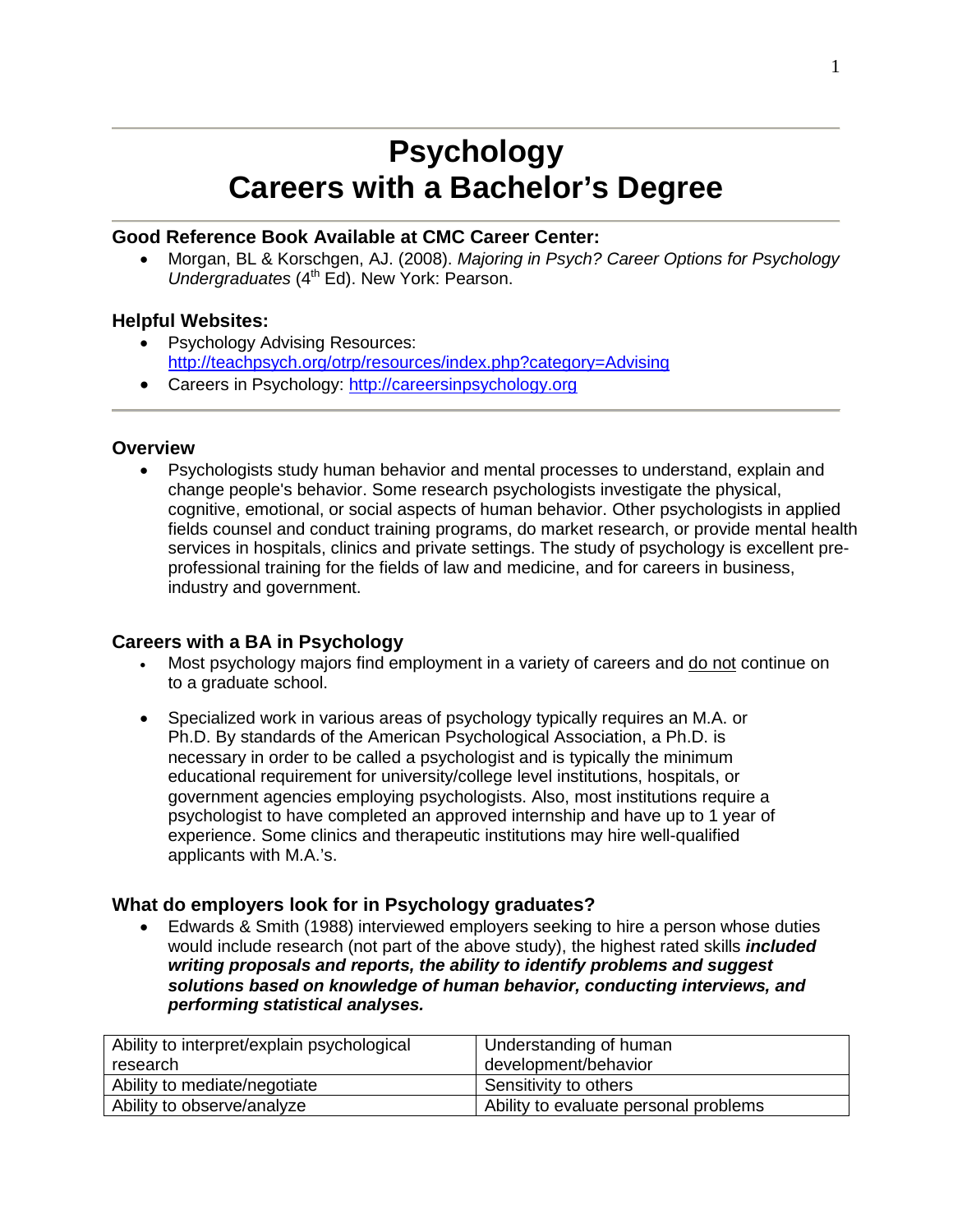| Ability to make decisions     | Proficiency in interpersonal communication |
|-------------------------------|--------------------------------------------|
| Ability to identify problems  | Ability to perform statistical analyses    |
| Writing proposals and reports | Ability to conduct interviews              |

### **Skills:**

• To assess what employers want from psychology graduates, a survey of business leaders from 3 states (Illinois, Ohio, & Idaho) asked about the relative importance of 88 specific qualities, skills and abilities (Landrum & Harrold, 2003). These potential employers of bachelor's degree psychology graduates rated the items on a 4-point scale ranging from 0 (not at all important) to 3 (extremely important). The 10 most important characteristics and their mean ratings were as follows:

| Listening Skills                                      | 2.86 | Focus on customers/clients                  | 2.78 |
|-------------------------------------------------------|------|---------------------------------------------|------|
| Ability to work with others as<br>part of a work team | 2.84 | Interpersonal relationship skills           | 2.75 |
| Getting along with others                             | 2.83 | Adaptability to changing<br>situations      | 2.75 |
| Desire and ability to learn                           | 2.80 | Ability to suggest solutions to<br>problems | 2.74 |
| Willingness to learn new,<br>important skills         | 2.80 | Problem solving skills                      | 2.73 |

## *Psychology majors bring a number of special strengths to the workplace.*

- 1) Psychology majors take course work in which they are encouraged to know and appreciate people from a variety of perspectives. Clearly employers value workers who are successful in understanding and relating to others.
- 2) Psychology majors obtain solid preparation in the strategies of scientific research, statistical analysis, and computer use. Such analytical and research skills enable psychology majors to know how to approach and answer a wide range of important questions and problems in everyday life. Again, many employers highly value these abilities.
- 3) Most psychology majors receive extensive practice in oral and written communication, particularly as they prepare and present research reports. Most employers look for applicants with strong speaking and writing skills.
- 4) Please see the list of general job opportunities for graduates with a BA degree in psychology. Students can strengthen their job prospects by choosing psychology courses that are closely related to their specific career interests. For example, courses in developmental psychology would likely strengthen the application of those intending to provide some form of child or elder care. Courses in organizational or leadership psychology would be important preparation for careers in business.
- 5) Students can also improve their job prospects by taking nonmajor courses that are related to a given career. For example, courses in accounting, marketing, and personnel management may be important for business-related professions. Courses in computer science, public speaking, and foreign language teach skills that are valuable in an even wider range of employment settings.
- 6) Psychology majors may strengthen their applications through involvement in extracurricular activities. Having been a member of a team, having played a leadership role, and having tutored another student strengthen one's job application. Off-campus work experiences and internships in areas related to one's chosen field may also prove beneficial.

### **References:**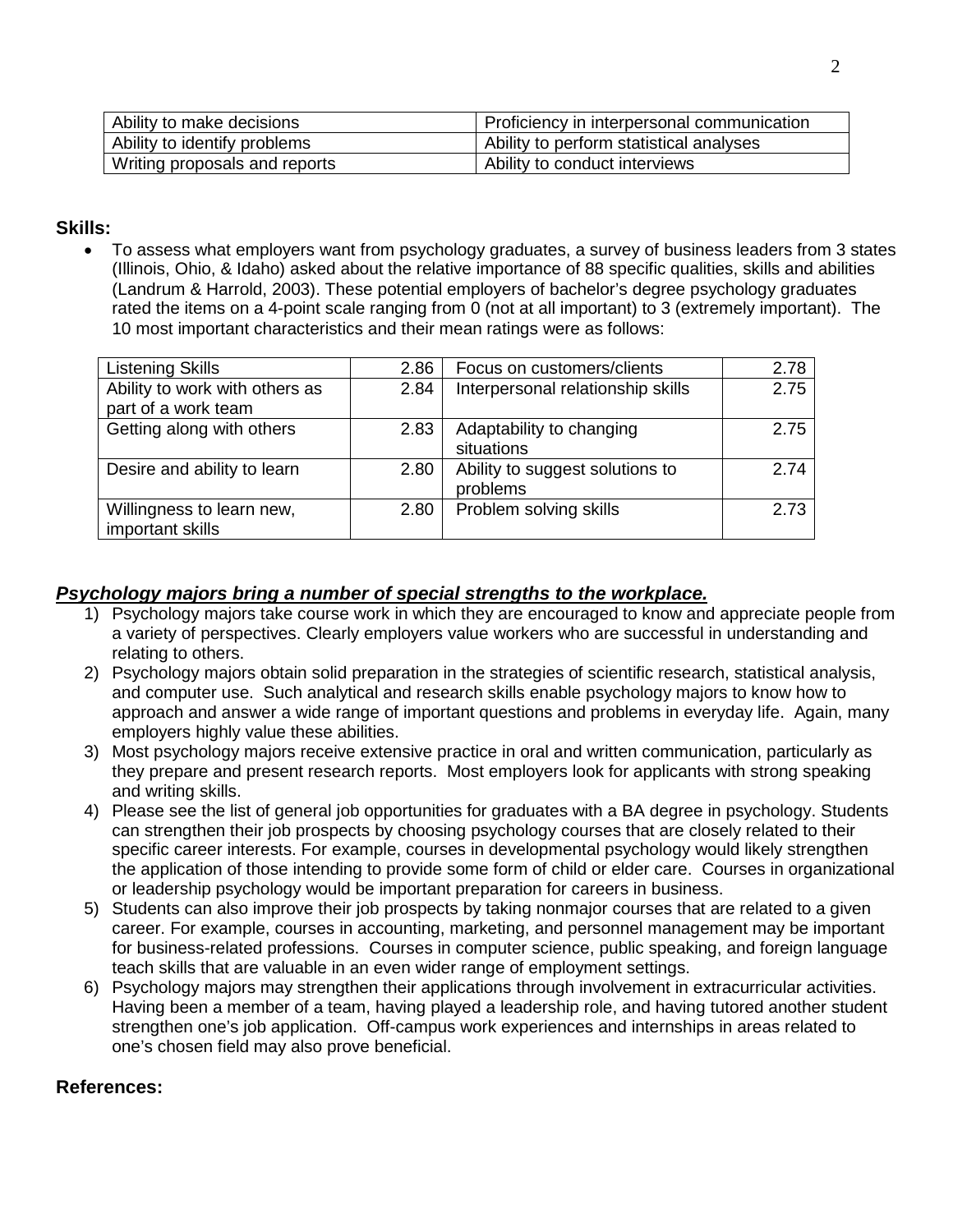- o Landrum, ER, & Harrold, R. (2003). What employers want from psychology graduates. *Teaching of Psychology, 30* 131-133.
- o Edwards, J & Smith, K. (1988). What skills and knowledge do potential employers value in baccalaureate psychologists? In PJ Woods (Ed.), *Is psychology for them? A guide to undergraduate advising* (pp. 102-111). Washington DC: American Psychological Association.
- o Aubrecht, I. (2001, Winter). What can you do with a BA in psychology? *Eye on Psi Chi*, 29-31.
- o Lundrum, E. (2001, Fall). I'm getting my bachelor's degree in psychology—What can I do with it? *Eye of Psi Chi,* 22-24.

# **Preparing for a Career in Psychology**

- **Join Honors Societies, especially Psi Chi, and become involved in Psych Club**
	- $\circ$  Psi Chi is the national honors society in psychology. At CMC, Psi Chi has a link on the Psychology Home page that has membership information [\(http://www.claremontmckenna.edu/psych/PsiChi.php\)](http://www.claremontmckenna.edu/psych/PsiChi.php). Please contact the faculty Psi Chi advisor or the student who is president of Psi Chi for more information.
	- o Psych Club's mission is to represent the psychology community within CMC and to provide a resource to students who are interested in the field (http://www.cmc.edu/psych/Psych%20Clubs/psychclub.php).

## • **Get Involved in Research!!!!**

- o If possible, become actively involved as an undergraduate research assistant. Search out faculty members who share your research interests! As a first step, look up psychology faculty profiles on the department webpage and take a look at their research interests and publications.
- o Also, look for summer research internships in laboratories or in companies that are related to your research interests and opportunities to present your research at psychology undergraduate conferences. See links for summer internships and psychology undergraduate conferences on the department webpage.

## • **Take advantage of Summer Internships & Programs**

- o *Almost all summer internships have application dates around February.*
- o CMC offers several summer internships relevant to psych and neuroscience majors
	- For internships and CMC sponsored internships, see the *CMC Career Center and Services* guide. The community service internship program is one of the few, if only, internship programs available to freshmen. The Kravis Internship is also of particular relevance to psychology majors.
		- See the Career Services Web site for application information. [http://www.claremontmckenna.edu/csc/SponsoredInternships/SponsoredSumme](http://www.claremontmckenna.edu/csc/SponsoredInternships/SponsoredSummerInternshipPrograms.php) [rInternshipPrograms.php](http://www.claremontmckenna.edu/csc/SponsoredInternships/SponsoredSummerInternshipPrograms.php)
		- Amanda Stevens [\(astevens@cmc.edu\)](mailto:astevens@cmc.edu) is the internship advisor for Psychology.
		- See the link for summer internships on the Psychology Department webpage.
	- **Neuroscience fellowships** 
		- The 5 C's offer summer internships to conduct research in labs, especially those off the 5 C campuses.
		- Dr. Tom Borowski is the head of the Neuroscience program [\(tborowski@pitzer.edu\)](mailto:tborowski@pitzer.edu) and is the contact person for the Neuroscience fellowships.
- o Other colleges, universities, and institutions offer summer programs tailored to different interests in Psychology and Neuroscience
	- Please see the link to Psychology Summer Internships on the department webpage for a list of possible summer programs and their URLs. (Remember that programs and URLs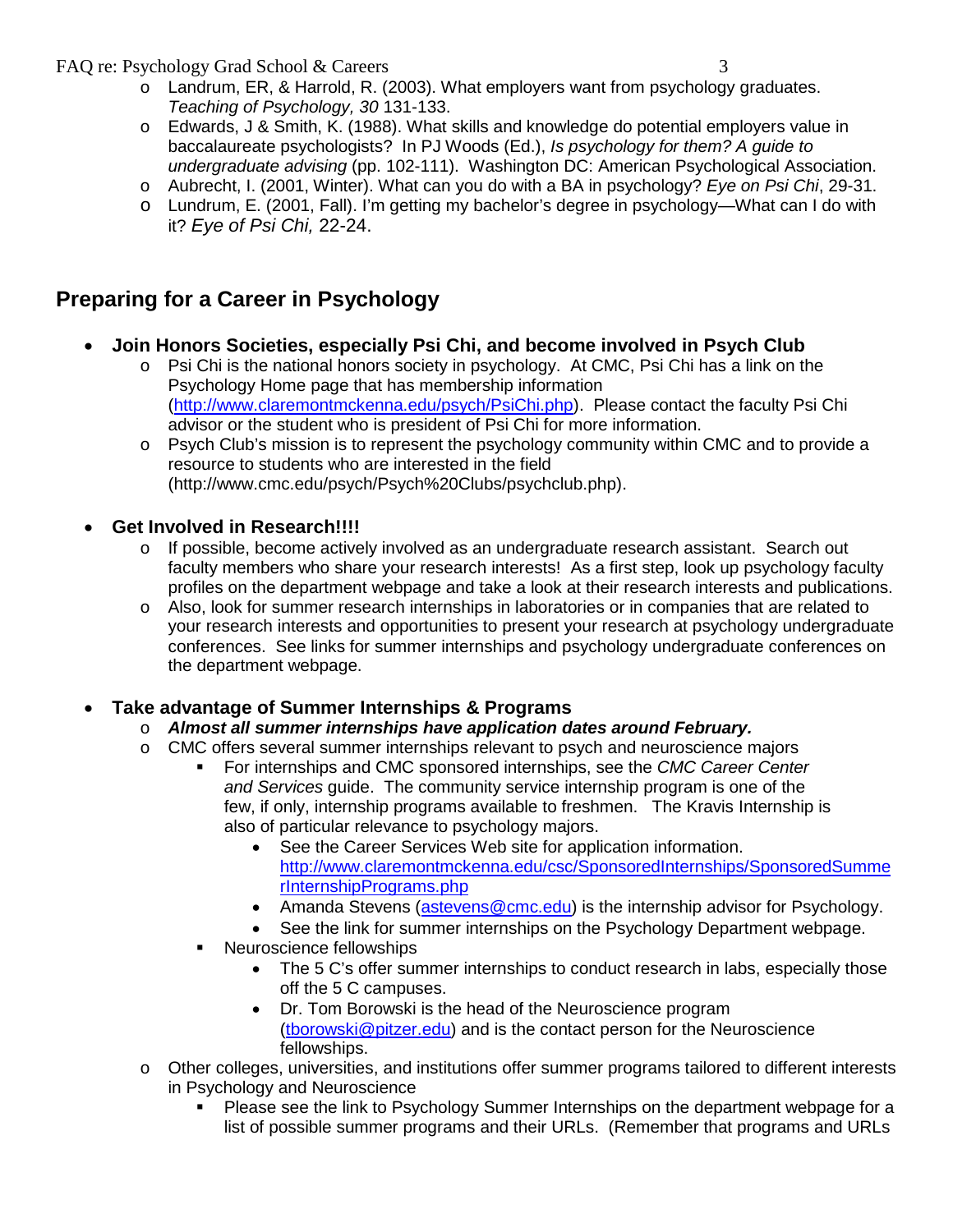- **Attend Conferences and Give Poster/Paper Presentations**
	- $\circ$  Consider attending a local, state, or regional psychology conference. Also, attend any talks, colloquia, or symposia sponsored by the CMC Psychology Department, Kravis Leadership Institute, Claremont Graduate University, or neuroscience programs. At such meetings, you will have opportunities to hear established researchers and practitioners in the field.
	- o Become a student affiliate of APS (American Society for Psychological Science) or APA (American Psychological Association). You should also look into the WPA (Western Psychological Association). Annual dues for undergraduate student affiliates are reasonable.

## **Finding Careers with a Bachelor's Degree in Psychology**

(Edited from Bruce R. Fretz, Ph.D., Psi Chi National President)

- All of this information has been developed especially for psychology students. Much general information about career opportunities and procedures for finding employment is available at the CMC career development office. Please use this as a supplement for such general information.
- For all students studying psychology who wish to enter full-time employment after completing a bachelor's degree, an increasing number of students at the bachelor's degree level have found stimulating and interesting career opportunities in numerous fields, many utilizing their interests and knowledge of human behavior gained through psychology course work. However, the M.A. and Ph.D. remain the only degrees with which one can enter professional positions labeled "Psychologist."

### **Contents:**

- Section 1: Kind of course work students might elect while undergraduates in order to enhance their career opportunities at the bachelor's degree level.
- Section 2: The broad range of career opportunities for psychology students
- Section 3: Pertinent state, federal and government employment opportunities

## **Section 1: Elective courses that may increase employability at the B.A./B.S. level**

- Faculty and personnel working with career advising and placement of bachelor degree holders suggest that students often need to combine psychology with other courses that lead more directly to employment at the bachelor's degree level. For students interested in maximizing their employment opportunities, those surveyed recommended that students need to take two or more courses in at least one of the following areas: economics, business administration, personnel administration, marketing, consumer education, journalism, speech, communications, English composition (for editing, technical writing), biological and ecological sciences, math/statistics, computer science, sociology, and social work. They also recommended that any opportunities for taking music, art and recreation courses pertinent to therapeutic uses of these media were also valuable.
- Additionally, either within psychology or as available in other departments, students should elect courses which prepare them to use psychological tests, interview techniques, or research design.
- **Even more important may be independent study, research or fieldwork as part of your undergraduate curriculum. Field placements and research assignments often lead directly to job opportunities in similar settings after graduation. Additionally, in such activities a professor or professional psychologist often can refer you to potential employers.**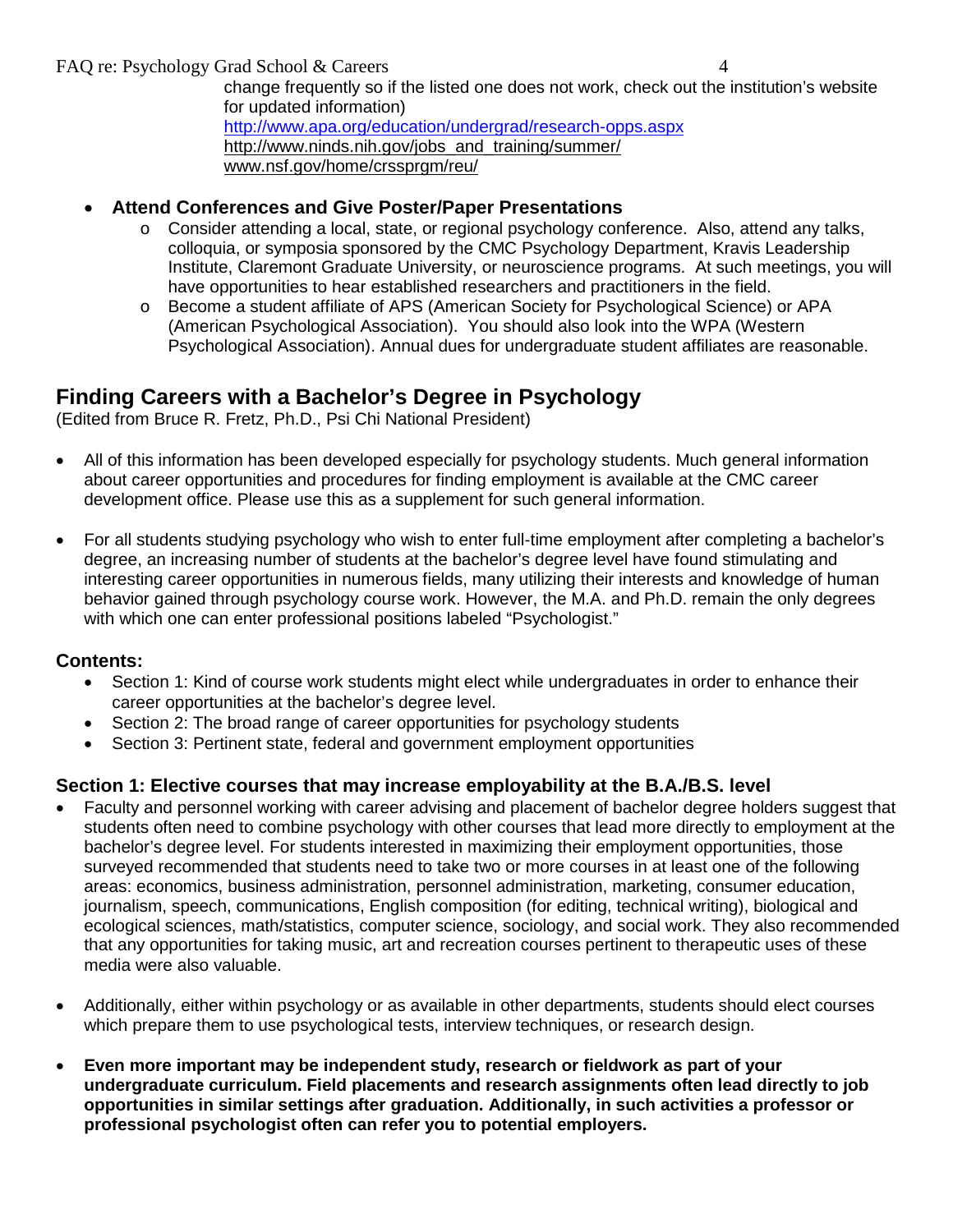## **Section 2: Where do I look for positions?**

- Students often think only of mental hospitals as places for employment for those interested in work related to psychology. Listed below are many types of agencies and settings. In all of these, in various sections of the country, persons with bachelor's degrees have found interesting and challenging positions which utilize their knowledge of psychology.
	- 1. Community Relations Officer: works either for business or government in promoting good relations with the local community
	- 2. Affirmative Action Officer: works for recruitment and equal opportunities for minorities; employed by business, industries, schools and government.
	- 3. Recreation Worker: plans and supervises community recreation facilities. (Increasing number of opportunities available for therapeutic recreation workers, often requiring course work in therapeutic recreation)
	- 4. Urban Planning Officer: deals with city planning, renewal
	- 5. Personnel Administrator: works with employee relations, selection, promotions, etc.
	- 6. Advertising copywriter: researches audience and media, writes text of advertisements
	- 7. Media Buyer: researches product and audiences to select most effective media for advertising
	- 8. Health Educator: gives public information about health and disease
	- 9. Vocational Rehabilitation: counsels persons with handicaps and illnesses in preparation for new vocations (some states require an M. A. degree for this position)
	- 10. Psychiatric Assistant: administers routine tests, helps with patients under supervision of psychiatrist
	- 11. Director of Volunteer Service: responsible for volunteers—recruits, supervises, trains, and evaluates volunteers
	- 12. Public Statistician: collects and interprets data on health and disease and community relations.
	- 13. Customs Inspector: serves at international borders and airports in investigations and inquiries.
	- 14. Probation and Parole Officer: persons with psychology backgrounds are often preferred for such positions, especially with adolescent parolees.
	- 15. Newspaper Reporter: social science, psychological interest areas.
	- 16. Technical Writer: researches and writes material dealing with social science and psychological knowledge for magazines, newspapers and journals.
	- 17. Sales Representative: major publishers of psychological books often seek out undergraduates with psychology majors for these positions on college campuses.
	- 18. Opinion Survey Researcher: does opinion polls and interprets results.
	- 19. Daycare Center Supervisor: supervises and coordinates activities of preschool children with working parents.
	- 20. Research Assistant: assists in the collection and analysis of data for major investigations. Positions usually available only in large hospitals, businesses, and government.
	- 21. Laboratory Assistant: assists in the collection and analysis of data for major investigations. Positions usually available only in large hospitals, businesses, and government.
	- 22. Scientific Instrument Salesperson: opportunities in sales and development for companies specializing in psychology apparatus.
	- For more industries, job titles, and skills associated with Psychology, see APA's Careers in Psychology [\(http://www.apa.org/careers/index.aspx\)](http://www.apa.org/careers/index.aspx)
	- Not listed above are the numerous kinds of "counselor" roles that are available to many students with a bachelor's degree in a variety of social work service and mental agencies. Opportunities of this type are most abundant in the inner city and rural areas. Usually you can find out about such opportunities through contacting your local community service agencies (e.g., halfway programs for alcohol or drug addicts, former prisoners, or former mental hospital inmates). For a beginning post bachelor's position these jobs can be quite challenging and often do not afford opportunities for future careers.

## **Common Hiring Organizations**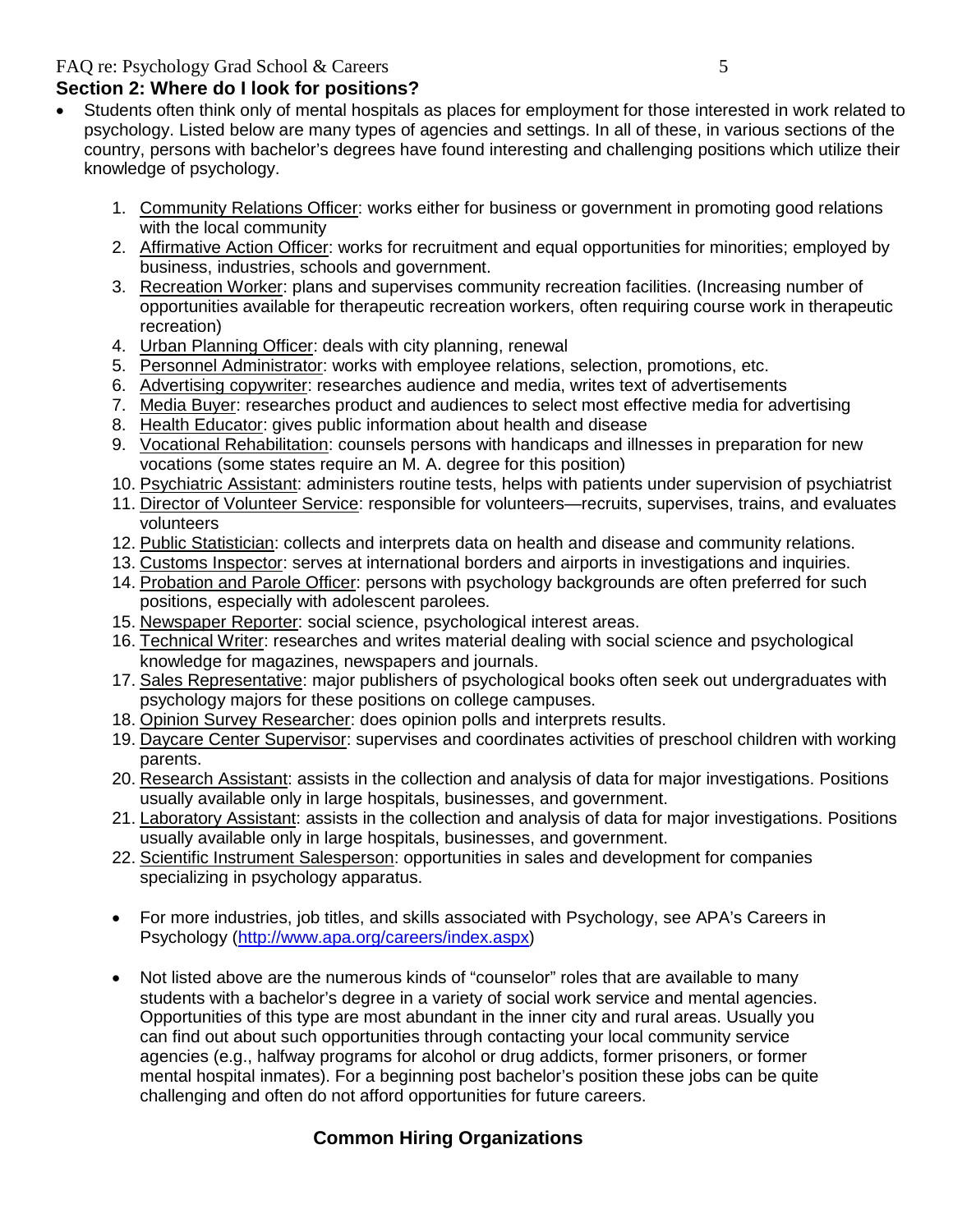| Adoption/child care agencies    | Medical schools               |
|---------------------------------|-------------------------------|
| Churches/religious groups       | Mental health associations    |
| Clinics/hospitals               | Nursing homes                 |
| Colleges/universities           | Orphanages                    |
| Community organizations         | Personnel departments         |
| Courts/correctional institution | Research firms                |
| <b>Educational periodicals</b>  | Social service agencies       |
| Government agencies             | Test development corporations |
| Volunteer agencies              | Youth organizations           |

#### **An Online Resource to Enable Undergraduate Psychology Majors to Identify and Investigate 172 Psychology and Psychology-Related Careers**

Copyright 2011 by Drew C. Appleby, Brandon S. Millspaugh, and Melissa J. Hammersley Indiana University-Purdue University Indianapolis Office of Teaching Resources in Psychology, OTRP online: http://teachpsych.org/otrp/resources/appleby11.pdf

p. 2: "Despite the U.S.'s current economic downturn, experts say it has never been a better time to be a psychologist, thanks largely to the field's breadth and adaptability. The American Psychological Association has compiled a list of areas in which psychologists are in especially high demand, either in terms of the number of positions available now, the growth potential of the area, or both. For descriptions of these careers, go to http://www.apa.org/monitor/2008/04/careers.aspx."

p. 3: "One of the most important messages this resource can convey to psychology majors is that they must take full advantage of their educational opportunities in order to develop the knowledge, skills, and characteristics that will make them viable and attractive applicants in today's competitive job market. The most recent estimate of the number of psychology majors who graduate each year in the U.S. with a bachelor's degree is 92,587 (Snyder & Dillow, 2010). This enormous number of graduates verifies the popularity of the discipline, but also makes it crystal clear that psychology majors should understand that the simple possession a Bachelor's of Arts or a Bachelor's of Science in Psychology will not guarantee them a high-status and/or high-paying job. They must use their undergraduate education to identify and investigate the careers they wish to enter and then take full advantage of their curricular and extracurricular opportunities to become persons who find successful employment in these careers. The information available in this document can help them accomplish these two challenging tasks."

#### **172 Careers of Interest to Psychology Majors**

Careers that require a degree beyond the baccalaureate are followed by an asterisk. This list is not a finished product; it is a work in progress. If you discover errors or are aware of any online resources that would enrich this list, please share this information with the first author, who can be contacted at [dappleby@iupui.edu.](mailto:dappleby@iupui.edu)

#### **Academic Counselor\***

DOT: http://www.occupationalinfo.org/04/045107010.html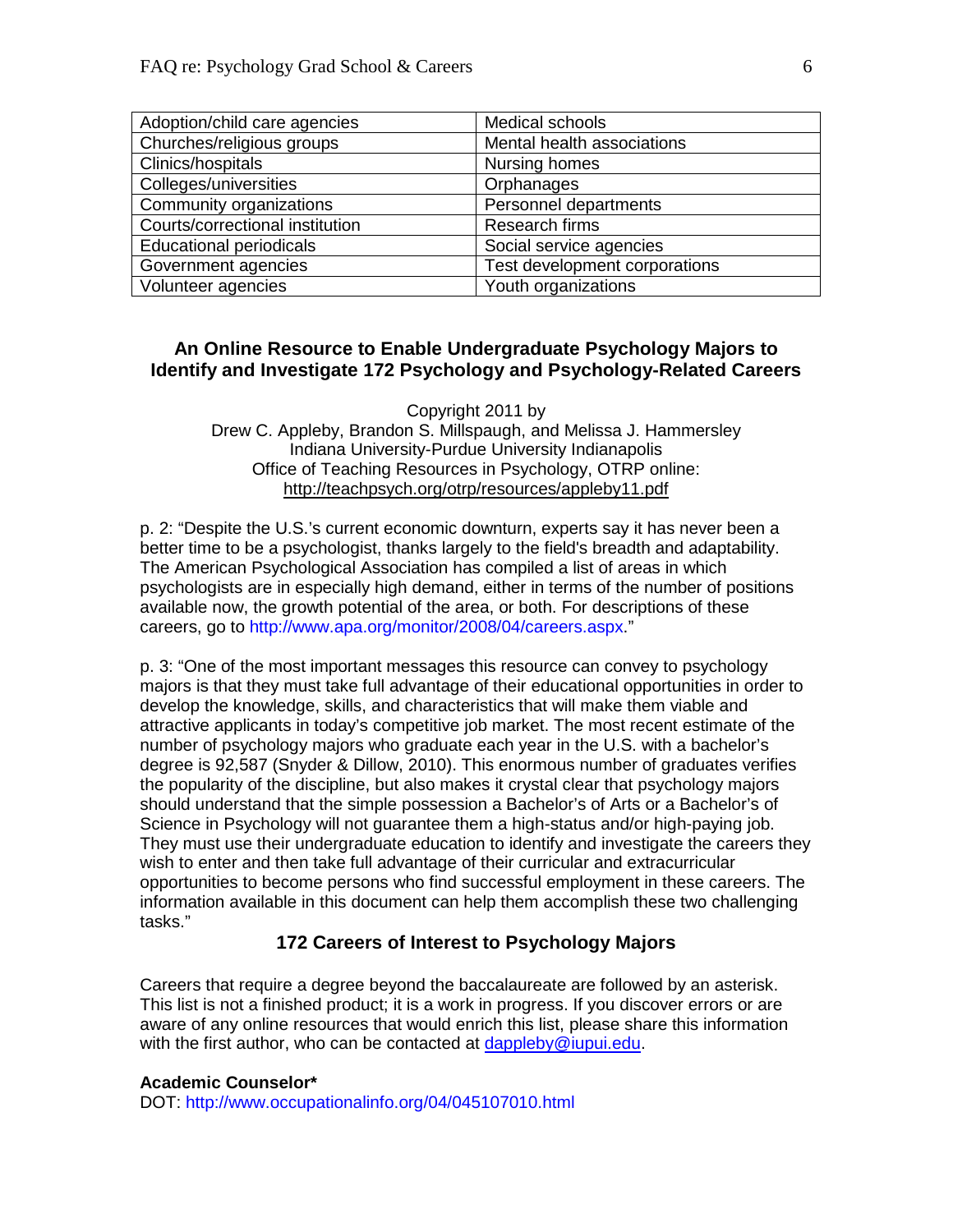O\*NET: http://online.onetcenter.org/link/summary/21-1012.00 OOH: http://www.bls.gov/oco/ocos067.htm

#### **Activities Director**

DOT: http://www.occupationalinfo.org/18/187117046.html

O\*NET: http://online.onetcenter.org/link/summary/39-9032.00

Wild Card: http://education-

portal.com/articles/Activities\_Director:\_Job\_Profile\_and\_Occupational\_Outlook\_for\_an\_ Activity\_Director.html

#### **Admissions Evaluator**

DOT: http://www.occupationalinfo.org/20/205367010.html O\*NET: http://online.onetcenter.org/link/summary/43-4199.00 Wild Card: http://www.payscale.com/research/US/Job=Admissions\_Evaluator/Salary

#### **Advertising Sales Representative**

DOT: http://www.occupationalinfo.org/25/254357014.html

O\*NET: http://online.onetcenter.org/link/summary/41-3011.00

Wild Card: http://www.hrvillage.com/hrjobdesc/SalesRepresentative.htm

#### **Air Force Psychologist\***

Wild Card: http://www.psychologycareercenter.org/air-force-psychologist.html

#### **Alumni Director**

DOT: http://www.occupationalinfo.org/09/090117014.html

O\*NET: http://online.onetcenter.org/link/summary/11-9033.00 Wild Card:

http://www.supportingadvancement.com/employment/job\_descriptions/alumni/dir\_alumni \_relations.htm

#### **Animal Trainer**

DOT: http://www.occupationalinfo.org/15/159224010.html

O\*NET: http://online.onetcenter.org/link/summary/39-2011.00

Wild Card: http://www.careerplanner.com/Job-Descriptions/Animal-Trainers.cfm

#### **Applied Statistician**

DOT: http://www.occupationalinfo.org/02/020167026.html O\*NET: http://online.onetcenter.org/link/summary/15-2041.00

OOH: http://www.bls.gov/oco/ocos045.htm

#### **Army Mental Health Specialist**

Wild Card: http://www.psychologycareercenter.org/army-mental-health-specialist.html

#### **Army Psychologist**

Wild Card: http://www.psychologycareercenter.org/army-psychologist.html

#### **Art Therapist\***

DOT: http://www.occupationalinfo.org/07/076127010.html

O\*NET: http://online.onetcenter.org/link/summary/29-1129.00

Wild Card: http://www.prospects.ac.uk/p/types\_of\_job/art\_therapist\_job\_description.jsp

## **Assessment Professional / Program Evaluator\***

Wild Card: http://www.psichi.org/Pubs/Articles/Article\_14.aspx

Wild Card: http://www.managementhelp.org/evaluatn/fnl\_eval.htm

#### **Benefits Manager**

DOT: http://www.occupationalinfo.org/16/166167018.html

O\*NET: http://online.onetcenter.org/link/summary/11-3041.00

Wild Card: http://www.careerplanner.com/Job-Descriptions/Compensation-and-Benefits-Managers.cfm

#### **Biogerontologist\***

Wild Card: http://www.allpsychologycareers.com/career/biogerontologist.html Wild Card: http://www.senescence.info/career.html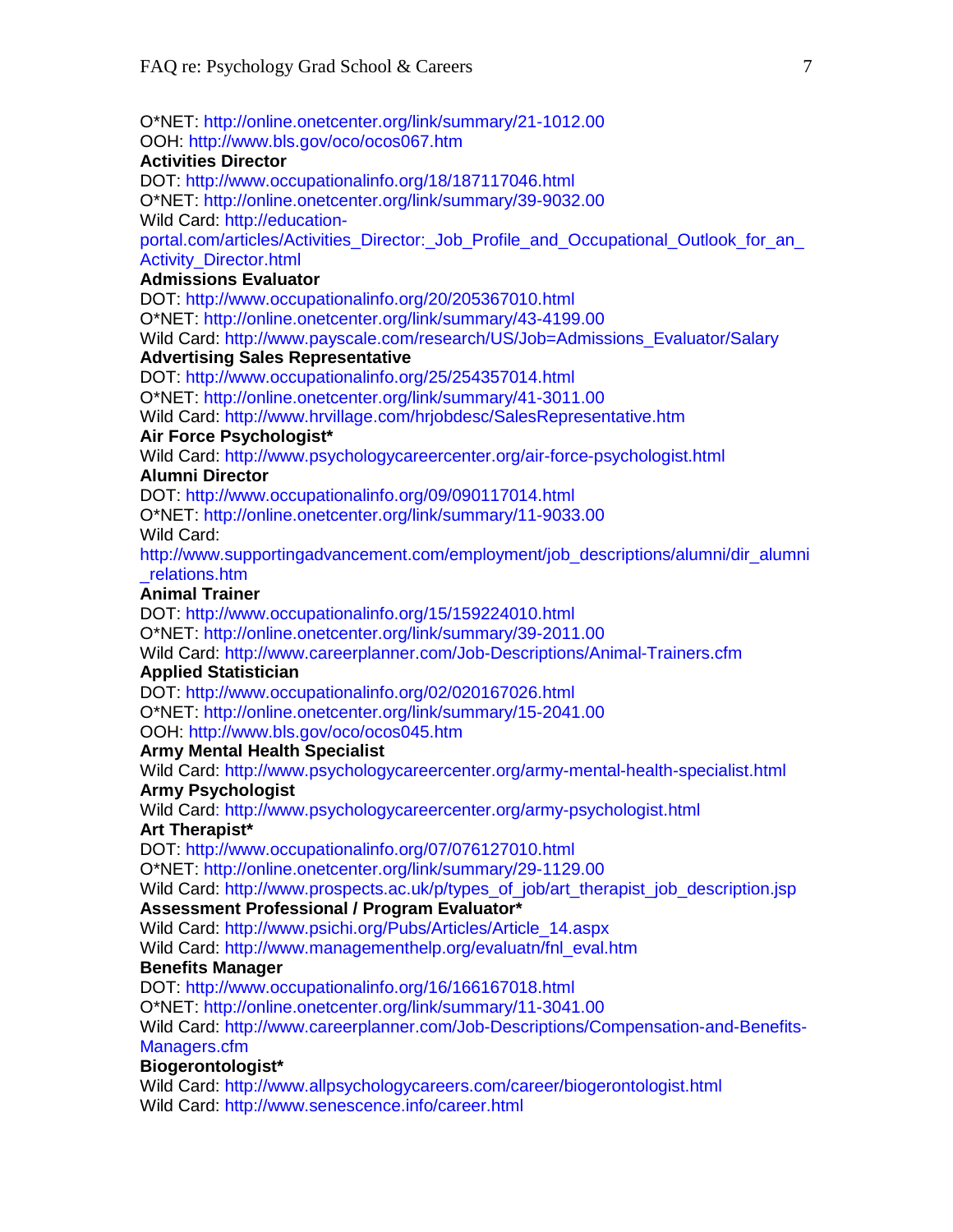Wild Card: http://explorehealthcareers.org/en/Career/165/Biogerontologist **Career/Employment Counselor**  Wild Card: http://www.psychologycareercenter.org/career-counselor.html

Wild Card: http://www.princetonreview.com/Careers.aspx?cid=29

Wild Card:http://careers.stateuniversity.com/pages/208/Employment-Counselor.html **Career Information Specialist** 

DOT: http://www.occupationalinfo.org/24/249367014.html O\*NET: http://online.onetcenter.org/link/summary/43-4171.00 Wild Card: http://www.cche.net/about/files/job\_infospec\_generic\_200608.pdf

#### **Caseworker**

DOT: http://www.occupationalinfo.org/19/195107010.html

O\*NET: http://online.onetcenter.org/link/summary/21-1021.00

Wild Card: http://www.ehow.com/about\_5142304\_caseworker-description-job.html

#### **Chief Psychologist\***

DOT: http://www.occupationalinfo.org/04/045107046.html O\*NET: http://online.onetcenter.org/link/summary/19-3039.00 OOH: http://www.bls.gov/oco/ocos056.htm

#### **Child Abuse Counselor\***

Wild Card: http://www.psychologycareercenter.org/child-abuse-counselor.html **Child Counselor\*** 

Wild Card: http://www.psychologycareercenter.org/child-counseling.html

#### **Child Development Specialist**

DOT: http://www.occupationalinfo.org/19/195227018.html

O\*NET: http://online.onetcenter.org/link/summary/21-1021.00

Wild Card: http://www.ehow.com/about\_5577257\_child-developmental-specialist-jobdescription.html

#### **Child Psychologist\***

DOT: http://www.occupationalinfo.org/04/045061010.html

O\*NET: http://online.onetcenter.org/link/summary/19-3039.00

#### OOH: http://www.bls.gov/oco/ocos056.htm

#### **Child Welfare/Placement Caseworker**

DOT: http://www.occupationalinfo.org/19/195107014.html

O\*NET: http://online.onetcenter.org/link/summary/21-1021.00

Wild Card: http://education-

portal.com/articles/Child\_Welfare\_Case\_Worker\_Job\_Description\_for\_Students\_Consid ering\_a\_Career\_as\_a\_Child\_Welfare\_Case\_Worker.html

#### **Child Welfare Social Worker**

Wild Card: http://www.psychologycareercenter.org/child-welfare-social-worker.html **Chiropractor** 

DOT: http://www.occupationalinfo.org/07/079101010.html

O\*NET: http://www.onetonline.org/link/summary/29-1011.00

OOH: http://www.bls.gov/oco/ocos071.htm

#### **Claims Supervisor**

DOT: http://www.occupationalinfo.org/24/241137018.html

O\*NET: http://online.onetcenter.org/link/summary/13-1031.01

Wild Card:http://www.ehow.com/facts\_5477103\_job-description-medical-billingsupervisor.html

## **Clinical Psychologist\***

DOT: http://www.occupationalinfo.org/04/045107022.html O\*NET: http://online.onetcenter.org/link/summary/19-3031.02 OOH: http://www.bls.gov/oco/ocos056.htm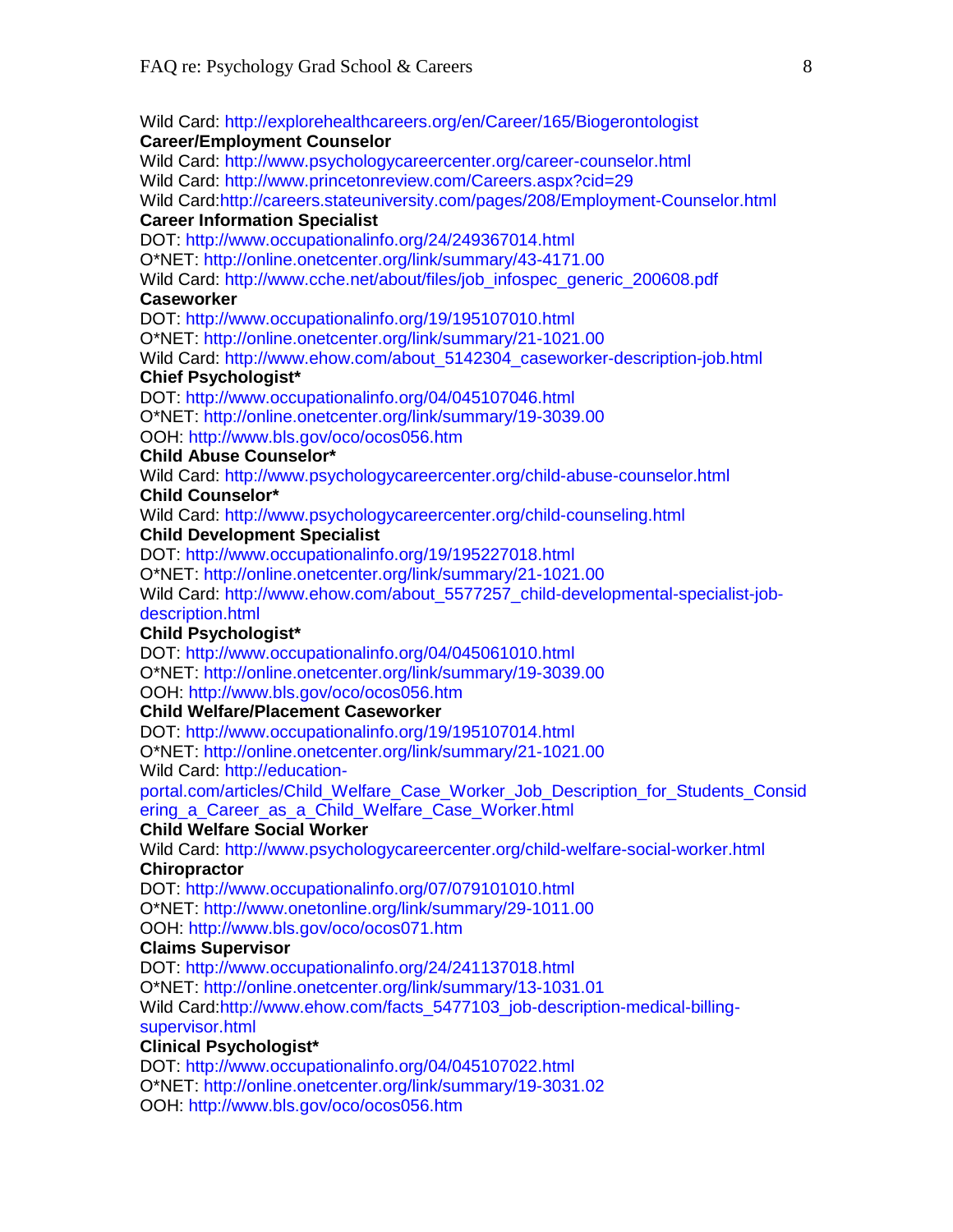Wild Card: http://www.psichi.org/Pubs/Articles/Article\_812.aspx **Clinical Social Worker\***  Wild Card: http://www.psychologycareercenter.org/clinical-social-worker.html **Coach**  DOT: http://www.occupationalinfo.org/15/153227010.html O\*NET: http://online.onetcenter.org/link/summary/27-2022.00 OOH: http://www.bls.gov/oco/ocos251.htm **Cognitive Neuroscientist\***  Wild Card: http://www.psychologycareercenter.org/cognitive-neuroscientist.html **Cognitive Psychologist**  Wild Card: http://www.psychologycareercenter.org/cognitive-psychologist.html **College/University Professor\***  DOT: http://www.occupationalinfo.org/09/090227010.html O\*NET: http://online.onetcenter.org/link/summary/25-1199.00 OOH: http://www.bls.gov/oco/ocos066.htm Wild Card: http://teachpsych.org/otrp/resources/gray-shellberg92.pdf **Community Counselor\***  Wild Card: http://www.psychologycareercenter.org/community-counselor.html **Community Psychologist\***  Wild Card: http://www.psichi.org/Pubs/Articles/Article\_138.aspx **Community Organization Worker**  DOT: http://www.occupationalinfo.org/19/195167010.html O\*NET: http://online.onetcenter.org/link/summary/21-1099.00 Wild Card: http://theprojectfm.org/wp-content/uploads/2009/05/job-description.pdf **Community Worker**  DOT: http://www.occupationalinfo.org/19/195367018.html O\*NET: http://online.onetcenter.org/link/summary/11-9151.00 Wild Card: http://www.ehow.com/about\_4618849\_job-description-community-outreachworker.html **Comparative Psychologist\***  DOT: http://www.occupationalinfo.org/04/045061018.html O\*NET: http://online.onetcenter.org/link/summary/19-3039.00 Wild Card: http://education.careers.org/curriculum/42.0501/comparativepsychology/detail **Computer Programmer**  DOT: http://www.occupationalinfo.org/03/030162010.html O\*NET: http://online.onetcenter.org/link/summary/15-1021.00 OOH: http://www.bls.gov/oco/ocos110.htm **Conservation Officer**  DOT: http://www.occupationalinfo.org/37/379167010.html O\*NET: http://online.onetcenter.org/link/summary/45-4011.00 Wild Card:http://www.ehow.com/facts\_5027226\_conservation-officer-job-duties.html **Consumer Psychologist**  Wild Card: http://www.psychologycareercenter.org/consumer-psychologist.html Wild Card: http://www.psichi.org/Pubs/Articles/Article\_52.aspx **Correctional Treatment Specialist**  DOT: http://www.occupationalinfo.org/19/195107042.html O\*NET: http://online.onetcenter.org/link/summary/21-1092.00 OOH: http://www.bls.gov/oco/ocos265.htm **Corrections Officer**  DOT: http://www.occupationalinfo.org/37/372667018.html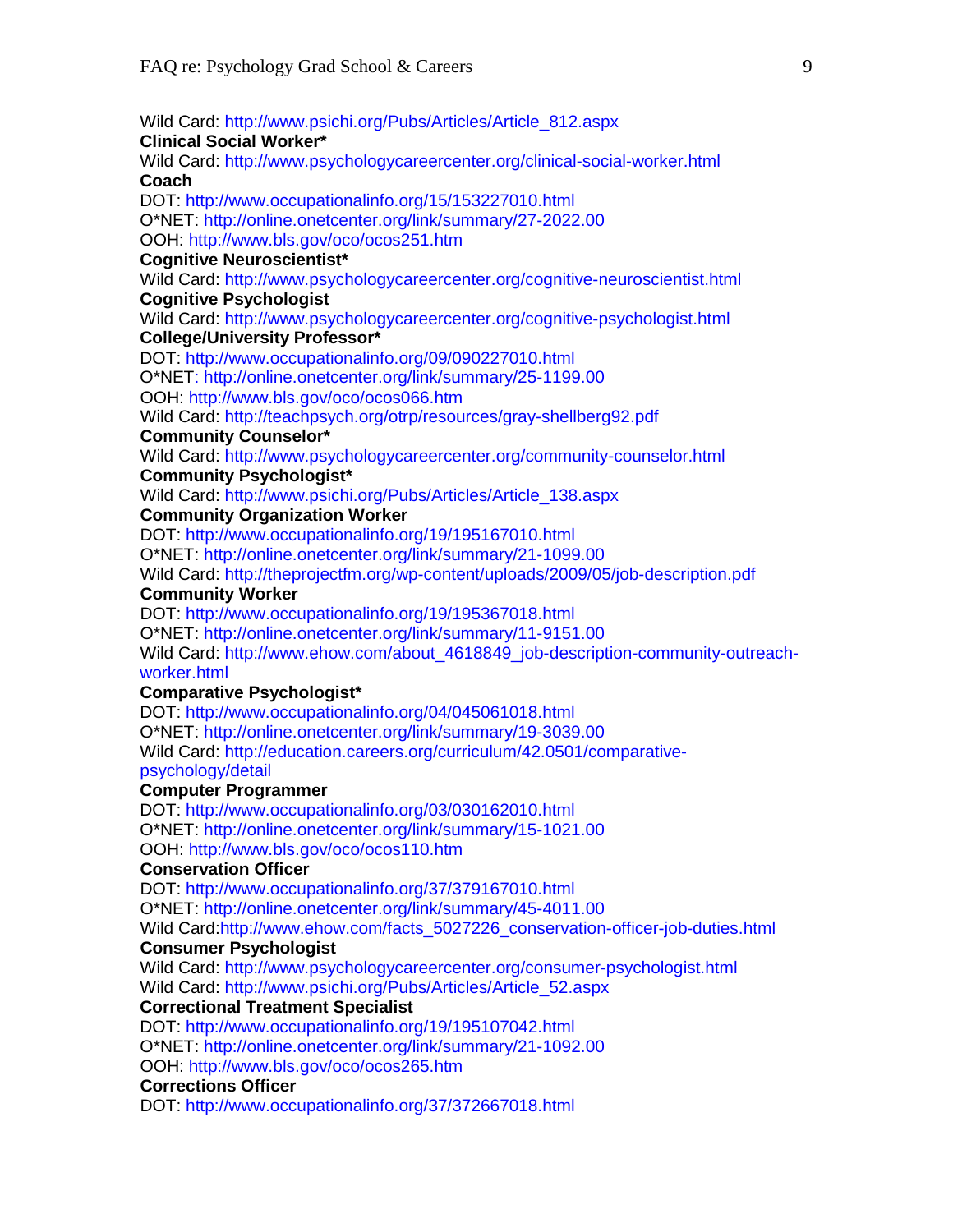O\*NET: http://online.onetcenter.org/link/summary/33-3012.00 OOH: http://www.bls.gov/oco/ocos156.htm

#### **Counseling Psychologist\***

DOT: http://www.occupationalinfo.org/04/045107026.html

O\*NET: http://online.onetcenter.org/link/summary/19-3031.03

OOH: http://www.bls.gov/oco/ocos056.htm

Wild Card: http://www.psichi.org/Pubs/Articles/Article\_97.aspx

#### **Criminal Investigator (FBI and other)**

DOT: http://www.occupationalinfo.org/37/375167042.html O\*NET: http://online.onetcenter.org/link/summary/33-3021.03 Wild Card: http://www.careerplanner.com/Job-Descriptions/Criminal-Investigators-and-Special-Agents.cfm

#### **Customer Service Representative Supervisor**

DOT: http://www.occupationalinfo.org/23/239137014.html O\*NET: http://online.onetcenter.org/link/summary/43-1011.00 Wild Card: http://www.careerplanner.com/Job-Descriptions/First-Line-Supervisors,- Customer-Service.cfm

#### **Data Base Administrator**

DOT: http://www.occupationalinfo.org/03/039162010.html O\*NET: http://online.onetcenter.org/link/summary/15-1061.00 OOH: http://www.bls.gov/k12/computers01.htm

#### **Data Base Design Analyst**

DOT: http://www.occupationalinfo.org/03/039162014.html O\*NET: http://online.onetcenter.org/link/summary/15-1099.08 Wild Card: http://jobfunctions.bnet.com/abstract.aspx?docid=321911

#### **Delinquency Prevention Social Worker**

DOT: http://www.occupationalinfo.org/19/195107026.html

O\*NET: http://online.onetcenter.org/link/summary/21-1021.00

Wild Card: http://www.salaryexpert.com/index.cfm?fuseaction=Browse.Delinquency-

Prevention-Social-Worker-salary-data-details&PositionId=246884

#### **Department Manager**

DOT: http://www.occupationalinfo.org/29/299137010.html O\*NET: http://online.onetcenter.org/link/summary/41-1011.00 Wild Card: http://www.careerplanner.com/DOT-Job-Descriptions/MANAGER-DEPARTMENT.cfm

#### **Developmental Psychologist\***

DOT: http://www.occupationalinfo.org/04/045061010.html O\*NET: http://online.onetcenter.org/link/summary/19-3039.00 OOH: http://www.bls.gov/oco/ocos056.htm

**Dietician** 

DOT: http://www.occupationalinfo.org/07/077117010.html

O\*NET: http://online.onetcenter.org/link/summary/29-1031.00

#### OOH: http://www.bls.gov/oco/ocos077.htm

#### **Disability Policy Worker**

Wild Card: http://www.psychologycareercenter.org/disability-policy-worker.html **Disability Case Manager** 

Wild Card: http://www.allpsychologycareers.com/career/disability-case-manager.html **Domestic Violence Counselor\***

Wild Card: http://www.psychologycareercenter.org/domestic-violence-counselor.html **Educational Psychologist\*** 

DOT: http://www.occupationalinfo.org/04/045067010.html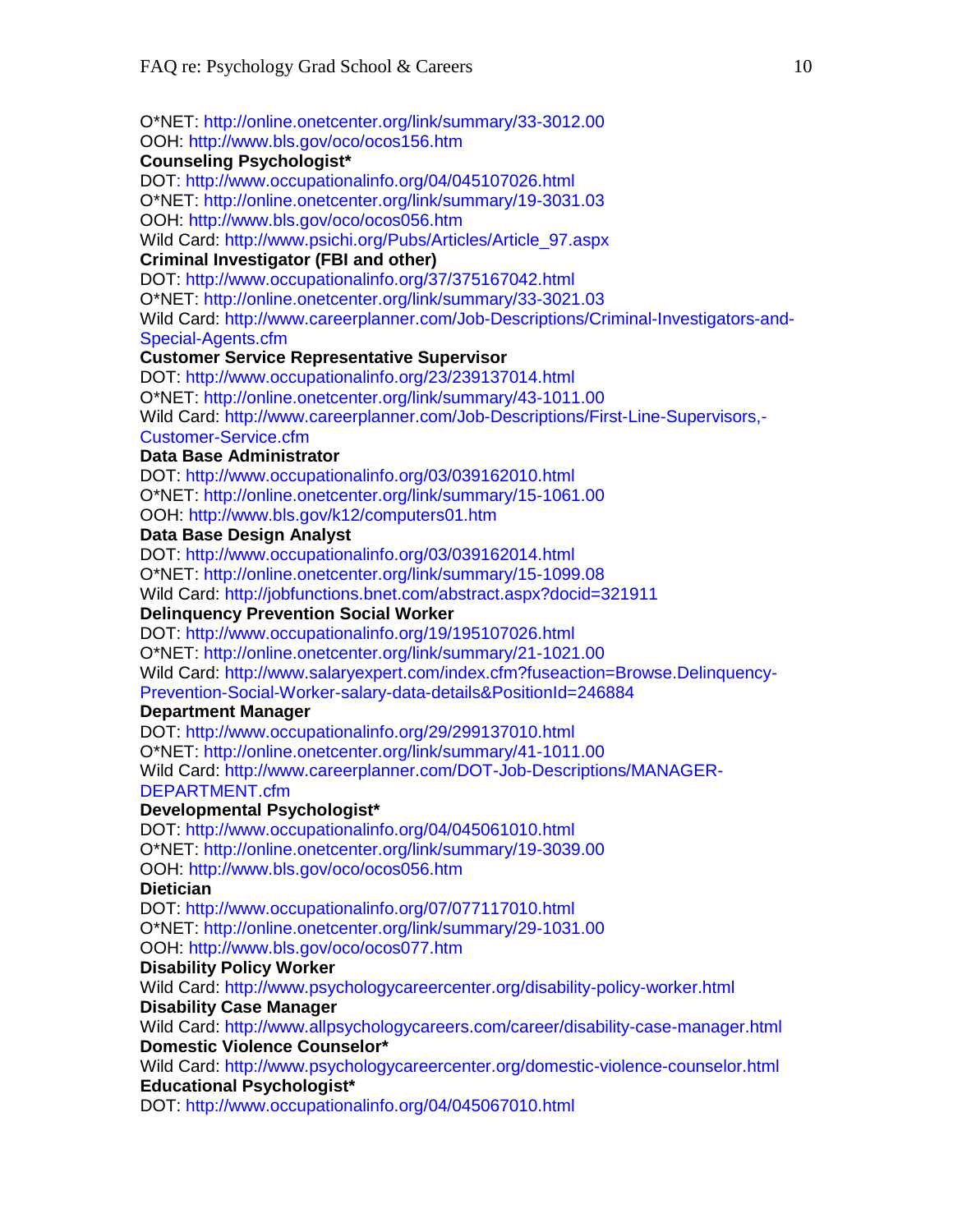O\*NET: http://online.onetcenter.org/link/summary/21-1012.00 OOH: http://www.bls.gov/oco/ocos056.htm

#### **Elementary School Teacher**

DOT: http://www.occupationalinfo.org/09/092227010.html O\*NET: http://online.onetcenter.org/link/summary/25-2021.00 OOH: http://www.bls.gov/oco/ocos069.htm

## **Employee Health Maintenance Program Specialist**

DOT: http://www.occupationalinfo.org/16/166167050.html O\*NET: http://online.onetcenter.org/link/summary/13-1079.00 Wild Card: http://www.environmentjobslink.co.uk/jobs/employee-health-maintenanceprogram-specialist/7343/

#### **Employee Relations Specialist**

DOT: http://www.occupationalinfo.org/16/166267042.html O\*NET: http://online.onetcenter.org/link/summary/13-1079.00 Wild Card: http://www.careerplanner.com/DOT-Job-Descriptions/EMPLOYEE-RELATIONS-SPECIALIST.cfm

#### **Employment Counselor**

DOT: http://www.occupationalinfo.org/16/166257010.html O\*NET: http://online.onetcenter.org/link/summary/13-1071.01 OOH: http://www.bls.gov/oco/ocos067.htm

#### **Employment Interviewer**

DOT: http://www.occupationalinfo.org/16/166267010.html

O\*NET: http://online.onetcenter.org/link/summary/13-1071.01

Wild Card: http://www.careerplanner.com/Job-Descriptions/Employment-Interviewers,- Private-or-Public-Employment-Service.cfm

#### **Engineering / Human Factors / Ergonomic Psychologist\***

DOT: http://www.occupationalinfo.org/04/045061014.html

Wild Card: http://www.edudecisions.com/articles/psychology/jobs/engineeringpsychologist.php

Wild Card: http://www.psichi.org/Pubs/Articles/Article\_122.aspx

#### **Exercise Therapist\***

Wild Card: http://www.allpsychologycareers.com/career/exercise-therapist.html Wild Card: http://www.issaonline.com/certification/exercise-therapist-certification/

#### **Existential Therapist\***

Wild Card: http://www.psychologycareercenter.org/existential-therapist.html

#### **Experimental Psychologist\***

DOT: http://www.occupationalinfo.org/04/045061018.html

O\*NET: http://online.onetcenter.org/link/summary/19-3039.00

#### OOH: http://www.bls.gov/oco/ocos056.htm

#### **Family Counselor/Caseworker\***

DOT: http://www.occupationalinfo.org/19/195107018.html

O\*NET: http://online.onetcenter.org/link/summary/21-1013.00

#### OOH: http://www.bls.gov/oco/ocos060.htm

#### **Financial Aid Counselor**

DOT: http://www.occupationalinfo.org/16/169267018.html O\*NET: http://online.onetcenter.org/link/summary/13-2052.00 Wild Card:

http://www.thejobexplorer.com/Job\_Description/Financial\_Aid\_Counselor.html **Forensic Psychologist** 

Wild Card: http://www.psychologycareercenter.org/forensic-psychologist.html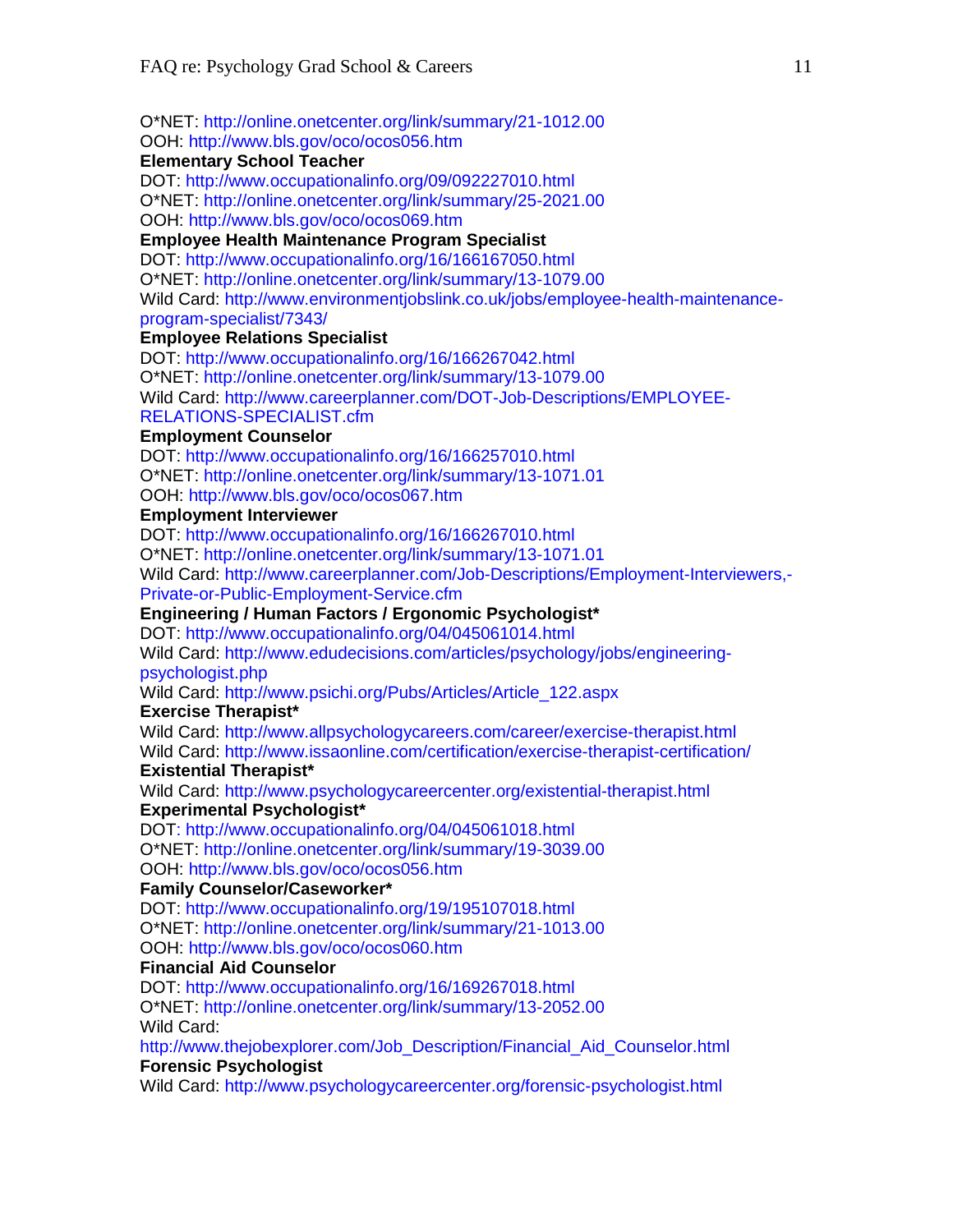Wild Card:

http://psychology.about.com/od/psychologycareerprofiles/a/forensicpsych.htm Wild Card: http://www.michigan.gov/documents/ForensicPsychologist\_12008\_7.pdf **Fund Raiser I** 

DOT: http://www.occupationalinfo.org/29/293157010.html

O\*NET: http://online.onetcenter.org/link/summary/11-2031.00

Wild Card: http://www.ehow.com/about\_5414537\_fundraising-job-descriptions.html **Fund Raiser II** 

DOT: http://www.occupationalinfo.org/29/293357014.html

O\*NET: http://online.onetcenter.org/link/summary/11-2031.00

#### **Geriatric Social Worker**

Wild Card: http://www.psychologycareercenter.org/geriatric-social-worker.html **Gerontological Counselor\*** 

Wild Card: http://www.psychologycareercenter.org/gerontological-counselor.html **Geropsychologist\*** 

Wild Card: http://www.psychologycareercenter.org/geropsychologist.html **Group Worker** 

DOT: http://www.occupationalinfo.org/19/195164010.html O\*NET: http://online.onetcenter.org/link/summary/39-9032.00

Wild Card: http://www.ehow.com/facts\_5879385\_job-description-group-homeworker.html

#### **Guidance Counselor\***

DOT: http://www.occupationalinfo.org/04/045107010.html O\*NET: http://online.onetcenter.org/link/summary/21-1012.00 OOH: http://www.bls.gov/oco/ocos067.htm

#### **Health Care Facility Administrator**

DOT: http://www.occupationalinfo.org/18/187117010.html

O\*NET: http://online.onetcenter.org/link/summary/11-9111.00

Wild Card: http://www.healthcaresalaryonline.com/healthcare-administrator-jobdescription.html

#### **Health Psychologist\***

Wild Card: http://www.psychologycareercenter.org/health-psychologist.html Wild Card: http://psychology.about.com/od/psychologycareerprofiles/p/healthpsychologist.htm

Wild Card: http://www.health-psych.org/AboutHowtoBecome.cfm

#### **High School Teacher**

DOT: http://www.occupationalinfo.org/09/091227010.html

O\*NET: http://online.onetcenter.org/link/summary/25-2031.00

OOH: http://www.bls.gov/oco/ocos069.htm

Wild Card: http://www.psichi.org/pubs/articles/article\_664.aspx

#### **Host/Hostess**

DOT: http://www.occupationalinfo.org/35/352667010.html O\*NET: http://online.onetcenter.org/link/summary/35-9031.00 OOH: http://www.bls.gov/oco/ocos162.htm

#### **Human Resource Advisor**

DOT: http://www.occupationalinfo.org/16/166267046.html

O\*NET: http://online.onetcenter.org/link/summary/13-1079.00

Wild Card: http://www.ehow.com/facts\_5117262\_hr-specialist-job-description.html

#### **Industrial/Organizational Psychologist\***

DOT: http://www.occupationalinfo.org/04/045107030.html O\*NET: http://online.onetcenter.org/link/summary/19-3032.00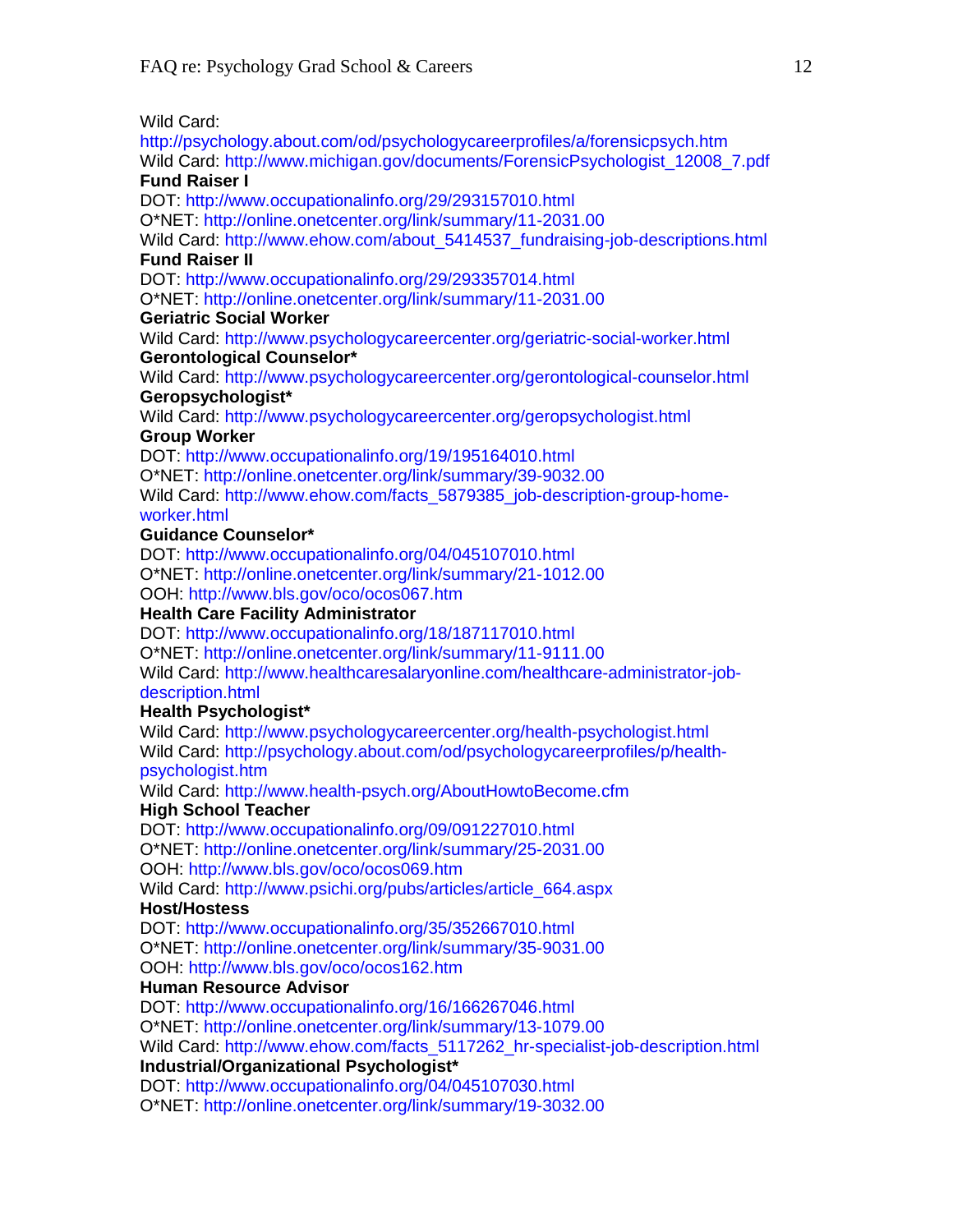OOH: http://www.bls.gov/oco/ocos056.htm

Wild Card: http://www.psichi.org/Pubs/Articles/Article\_106.aspx

#### **Information Specialist**

DOT: http://www.occupationalinfo.org/10/109067010.html

O\*NET: http://online.onetcenter.org/link/summary/43-4171.00

Wild Card:http://www.ehow.com/facts\_5602260\_health-information-specialist-jobdescription.html

#### **Job Analyst**

DOT: http://www.occupationalinfo.org/16/166267018.html

O\*NET: http://online.onetcenter.org/link/summary/13-1072.00

Wild Card: http://www.careerplanner.com/DOT-Job-Descriptions/JOB-ANALYST.cfm

#### **Labor Relations Manager**

DOT: http://www.occupationalinfo.org/16/166167034.html O\*NET: http://online.onetcenter.org/link/summary/11-3040.00

OOH: http://www.bls.gov/oco/ocos021.htm

#### **Lawyer\***

DOT: http://www.occupationalinfo.org/11/110107010.html O\*NET: http://online.onetcenter.org/link/summary/23-1011.00 OOH: http://www.bls.gov/oco/Ocos053.htm

### **Licensed Professional Counselor\***

Wild Card: http://www.psychologycareercenter.org/licensed-professional-counselor.html Wild Card: http://www.counseling.org/counselors/LicensureAndCert.aspx

#### **Loan Officer**

DOT: http://www.occupationalinfo.org/18/186267018.html

O\*NET: http://online.onetcenter.org/link/summary/13-2072.00

OOH: http://www.bls.gov/oco/ocos018.htm

## **Management Analyst**

DOT: http://www.occupationalinfo.org/16/161167010.html

O\*NET: http://online.onetcenter.org/link/summary/13-1111.00

#### OOH: http://www.bls.gov/oco/ocos019.htm

### **Market Research Analyst**

DOT: http://www.occupationalinfo.org/05/050067014.html O\*NET: http://online.onetcenter.org/link/summary/19-3021.00

Wild Card: http://www.marketresearchcareers.com/jdmarketresearchanalyst.aspx

### **Marriage and Family Counselor\***

DOT: http://www.occupationalinfo.org/04/045107054.html O\*NET: http://online.onetcenter.org/link/summary/21-1013.00

OOH: http://www.bls.gov/oco/ocos067.htm

#### **Marriage and Family Therapist\***

Wild Card: http://www.psychologycareercenter.org/marriage-family-therapist.html **Mathematical/Quantitative Psychologist\*** 

Wild Card: http://www.psichi.org/Pubs/Articles/Article\_74.aspx

### **Media Psychologist\***

Wild Card: http://www.psychologycareercenter.org/media-psychologist.html **Medical Social Worker\*** 

DOT: http://www.occupationalinfo.org/19/195107030.html

O\*NET: http://online.onetcenter.org/link/summary/21-1022.00

OOH: http://www.bls.gov/oco/ocos060.htm

Wild Card: http://www.careerplanner.com/Job-Descriptions/Medical-and-Public-Health-Social-Workers.cfm

### **Mental Health Counselor\***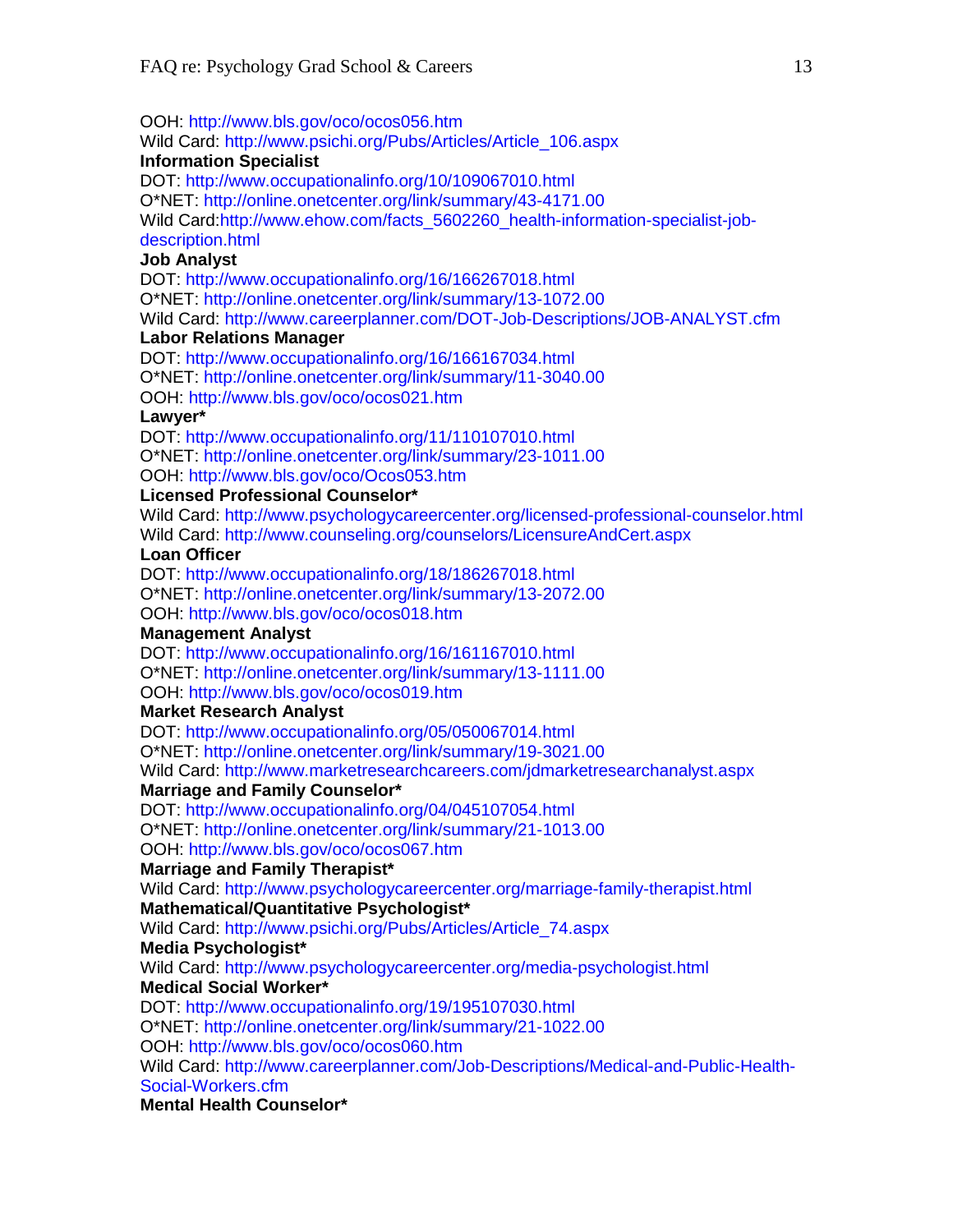Wild Card: http://www.psychologycareercenter.org/mental-health-counselor.html **Mental Health Social Worker**  Wild Card: http://www.allpsychologycareers.com/career/public-health-social-worker.html **Mental Retardation Aide**  DOT: http://www.occupationalinfo.org/35/355377018.html O\*NET: http://online.onetcenter.org/link/summary/31-1013.00 OOH: http://www.careerplanner.com/DOT-Job-Descriptions/MENTAL-RETARDATION-AIDE.cfm **Military Chaplin\***  Wild Card: http://www.psychologycareercenter.org/military-chaplain.html **Military Counselor\*** Wild Card: http://www.psychologycareercenter.org/military-counselor.html **Military Psychologist\***  DOT: http://www.occupationalinfo.org/04/045107030.html O\*NET: http://online.onetcenter.org/link/summary/19-3039.00 **Minister, Priest, Rabbi, Chaplain, etc.\***  DOT: http://www.occupationalinfo.org/12/120107010.html O\*NET: http://online.onetcenter.org/link/summary/21-2011.00 Wild Card: http://www.worldwidelearn.com/career-planning-education/socialscience/rabbis.htm Wild Card: http://www.worldwidelearn.com/career-planning-education/socialscience/roman-catholic-priest.htm **Multicultural Counselor\***  Wild Card: http://www.psychologycareercenter.org/multicultural-counselor.html **Music Therapist\***  DOT: http://www.occupationalinfo.org/07/076127014.html O\*NET: http://online.onetcenter.org/link/summary/29-1125.00 Wild Card: http://www.careerplanner.com/DOT-Job-Descriptions/MUSIC-THERAPIST.cfm **Navy Clinical Psychologist\***  Wild Card: http://www.psychologycareercenter.org/navy-psychologist.html **Neurologist\***  DOT: http://www.occupationalinfo.org/07/070101050.html O\*NET: http://online.onetcenter.org/link/summary/29-1069.04 Wild Card: http://www.healthcaresalaryonline.com/neurologist-job-description.html **Neuropathologist\***  DOT: http://www.occupationalinfo.org/07/070061010.html O\*NET: http://online.onetcenter.org/link/summary/29-1069.07 **Neuropsychologist**  Wild Card: http://www.psychologycareercenter.org/neuropsychologist.html **Neurosurgeon\***  DOT: http://www.occupationalinfo.org/07/070101094.html O\*NET: http://online.onetcenter.org/link/summary/29-1067.00 OOH: http://www.bls.gov/oco/ocos074.htm Wild Card: http://www.healthcaresalaryonline.com/neurosurgeon-job-description.html **News Writer**  DOT: http://www.occupationalinfo.org/13/131262014.html O\*NET: http://online.onetcenter.org/link/summary/27-3022.00 OOH: http://www.bls.gov/k12/reading01.htm Wild Card: http://www.prospects.ac.uk/p/types\_of\_job/newspaper\_journalist\_job\_description.jsp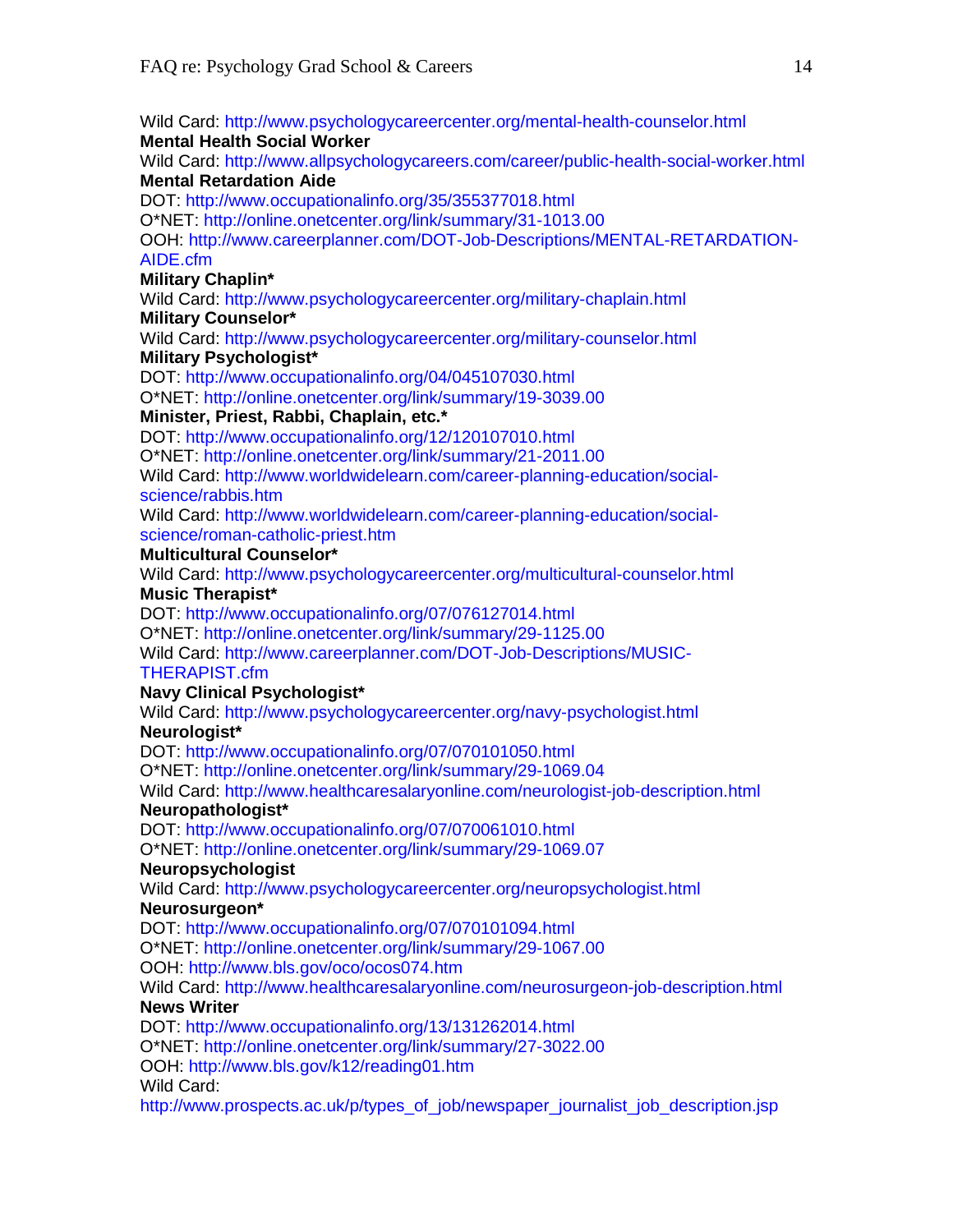#### **Nurse**

DOT: http://www.occupationalinfo.org/07/075364010.html O\*NET: http://online.onetcenter.org/link/summary/29-1111.00 OOH: http://www.bls.gov/oco/ocos083.htm Wild Card: http://www.studentdoc.com/nursing-job-description.html **Occupational Analyst**  DOT: http://www.occupationalinfo.org/16/166067010.html Wild Card: http://www.careerplanner.com/DOT-Job-Descriptions/OCCUPATIONAL-ANALYST.cfm **Occupational Therapist\***  DOT: http://www.occupationalinfo.org/07/076121010.html O\*NET: http://online.onetcenter.org/link/summary/29-1122.00 OOH: http://www.bls.gov/oco/ocos078.htm Wild Card: http://www.medtravelers.com/occupational-therapist.aspx **Optometrist\***  DOT: http://www.occupationalinfo.org/07/079101018.html O\*NET: http://online.onetcenter.org/link/summary/29-1041.00 OOH: http://www.bls.gov/oco/ocos073.htm DOT: http://www.occupationalinfo.org/19/195267018.html O\*NET: http://online.onetcenter.org/link/summary/43-4051.03 **Pediatrician\***  OOH: http://www.bls.gov/oco/ocos074.htm O\*NET: http://online.onetcenter.org/link/summary/19-3041.00 **Personnel Psychologist\***  DOT: http://www.occupationalinfo.org/04/045107030.html O\*NET: http://online.onetcenter.org/link/summary/19-3039.00 Wild Card: http://www.careerplanner.com/DOT-Job-Descriptions/PERSONNEL-**Pharmacologist\***  DOT: http://www.occupationalinfo.org/07/070101070.html O\*NET: http://online.onetcenter.org/link/summary/29-1069.08 **Physical Therapist\***  O\*NET: http://online.onetcenter.org/link/summary/29-1123.00

O\*NET: http://online.onetcenter.org/link/summary/13-1072.00

Wild Card: http://careers.stateuniversity.com/pages/483/Optometrist.html

#### **Patient Resources and Reimbursement Agent**

DOT: http://www.occupationalinfo.org/07/070101066.html

O\*NET: http://online.onetcenter.org/link/summary/29-1065.00

Wild Card: http://www.healthcaresalaryonline.com/pediatrician-job-description.html **Penologist\*** 

DOT: http://www.occupationalinfo.org/05/054067014.html

#### **Personnel Recruiter**

DOT: http://www.occupationalinfo.org/16/166267038.html O\*NET: http://online.onetcenter.org/link/summary/13-1071.02 RECRUITER.cfm

DOT: http://www.occupationalinfo.org/04/041061074.html O\*NET: http://online.onetcenter.org/link/summary/19-1042.00 Wild Card: http://careers.stateuniversity.com/pages/488/Pharmacologist.html **Physiatrist\*** 

Wild Card: http://www.careerplanner.com/DOT-Job-Descriptions/PHYSIATRIST.cfm

DOT: http://www.occupationalinfo.org/07/076121014.html

OOH: http://www.bls.gov/oco/ocos080.htm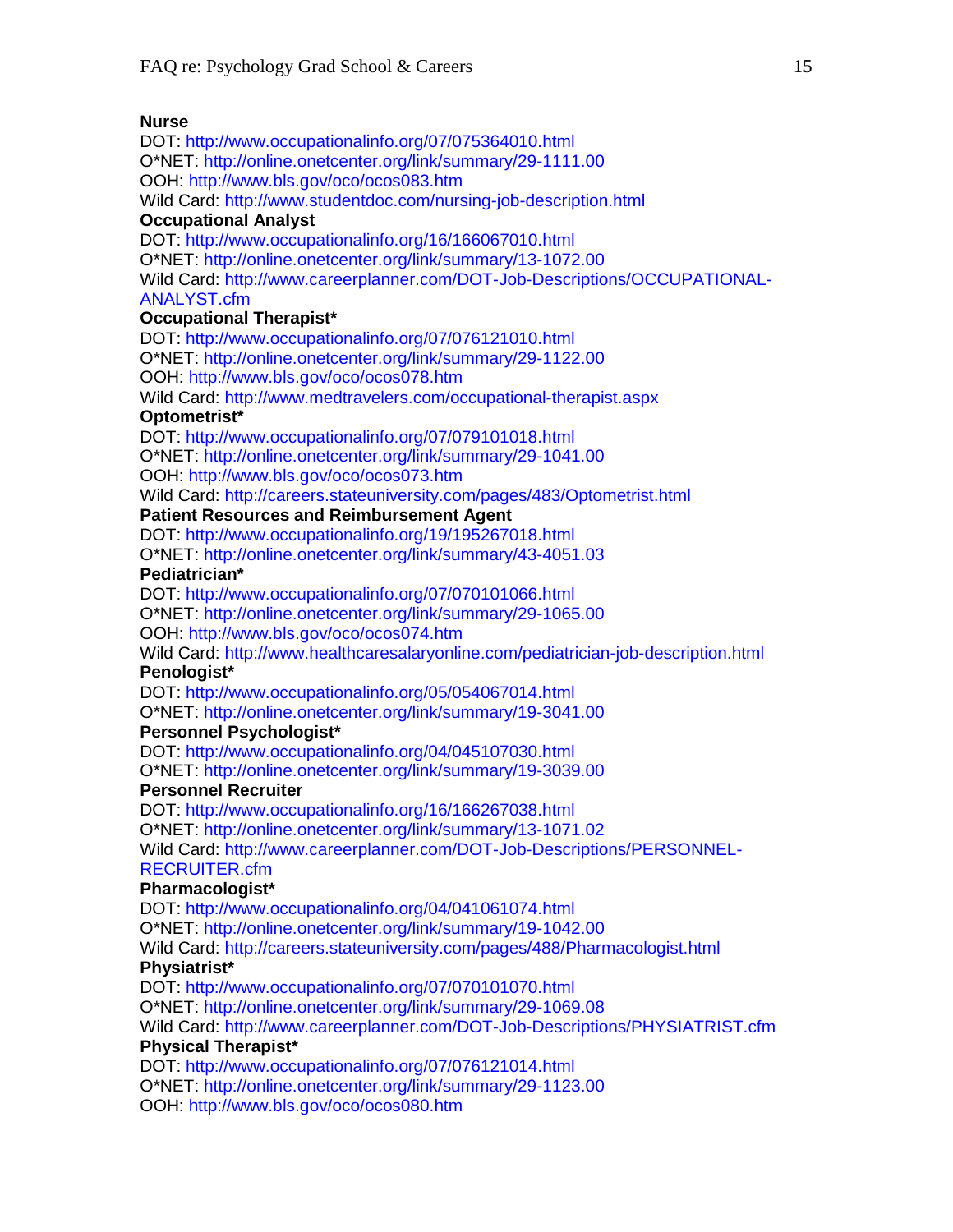Wild Card: http://careers.stateuniversity.com/pages/489/Physical-Therapist.html **Physician\***  DOT: http://www.occupationalinfo.org/07/070101022.html O\*NET: http://online.onetcenter.org/link/summary/29-1062.00 OOH: http://www.bls.gov/oco/ocos074.htm Wild Card: http://careers.stateuniversity.com/pages/490/Physician.html **Police Officer**  DOT: http://www.occupationalinfo.org/37/375263014.html O\*NET: http://online.onetcenter.org/link/summary/33-3051.01 OOH: http://www.bls.gov/k12/law01.htm Wild Card: http://careers.stateuniversity.com/pages/705/Police-Officer.html **Polygraph Examiner**  DOT: http://www.occupationalinfo.org/19/199267026.html O\*NET: http://online.onetcenter.org/link/summary/19-4092.00 Wild Card: http://www.eduers.com/JobDescriptions/Polygraph\_Examiner.html **Preschool Teacher**  DOT: http://www.occupationalinfo.org/09/092227018.html O\*NET: http://online.onetcenter.org/link/summary/25-2011.00 OOH: http://www.bls.gov/oco/ocos069.htm Wild Card: http://www.careerplanner.com/Job-Descriptions/Preschool-Teachers,-Except-Special-Education.cfm **Primary Therapist\***  Wild Card: http://www.psychologycareercenter.org/primary-therapist.html **Probation/Parole Officer**  DOT: http://www.occupationalinfo.org/19/195107046.html O\*NET: http://online.onetcenter.org/link/summary/21-1092.00 OOH: http://www.bls.gov/oco/ocos265.htm Wild Card: http://careers.stateuniversity.com/pages/728/Parole-Officer.html **Psychiatric Aide/Attendant**  DOT: http://www.occupationalinfo.org/35/355377014.html O\*NET: http://online.onetcenter.org/link/summary/31-1013.00 OOH: http://www.bls.gov/oco/ocos327.htm Wild Card: http://careers.stateuniversity.com/pages/437/Psychiatric-Aide.html **Psychiatric Social Worker\***  DOT: http://www.occupationalinfo.org/19/195107034.html O\*NET: http://online.onetcenter.org/link/summary/21-1022.00 Wild Card: http://careers.stateuniversity.com/pages/736/Social-Worker.html **Psychiatric Technician**  DOT: http://www.occupationalinfo.org/07/079374026.html O\*NET: http://online.onetcenter.org/link/summary/29-2053.00 Wild Card: http://www.careerplanner.com/DOT-Job-Descriptions/PSYCHIATRIC-TECHNICIAN.cfm **Psychiatrist\***  DOT: http://www.occupationalinfo.org/07/070107014.html O\*NET: http://online.onetcenter.org/link/summary/29-1066.00 Wild Card: http://careers.stateuniversity.com/pages/493/Psychiatrist.html **Psychological Anthropologist\***  DOT: http://www.occupationalinfo.org/05/055067010.html O\*NET: http://online.onetcenter.org/link/summary/19-3091.01 **Psychological Stress Evaluator**  DOT: http://www.occupationalinfo.org/19/199267026.html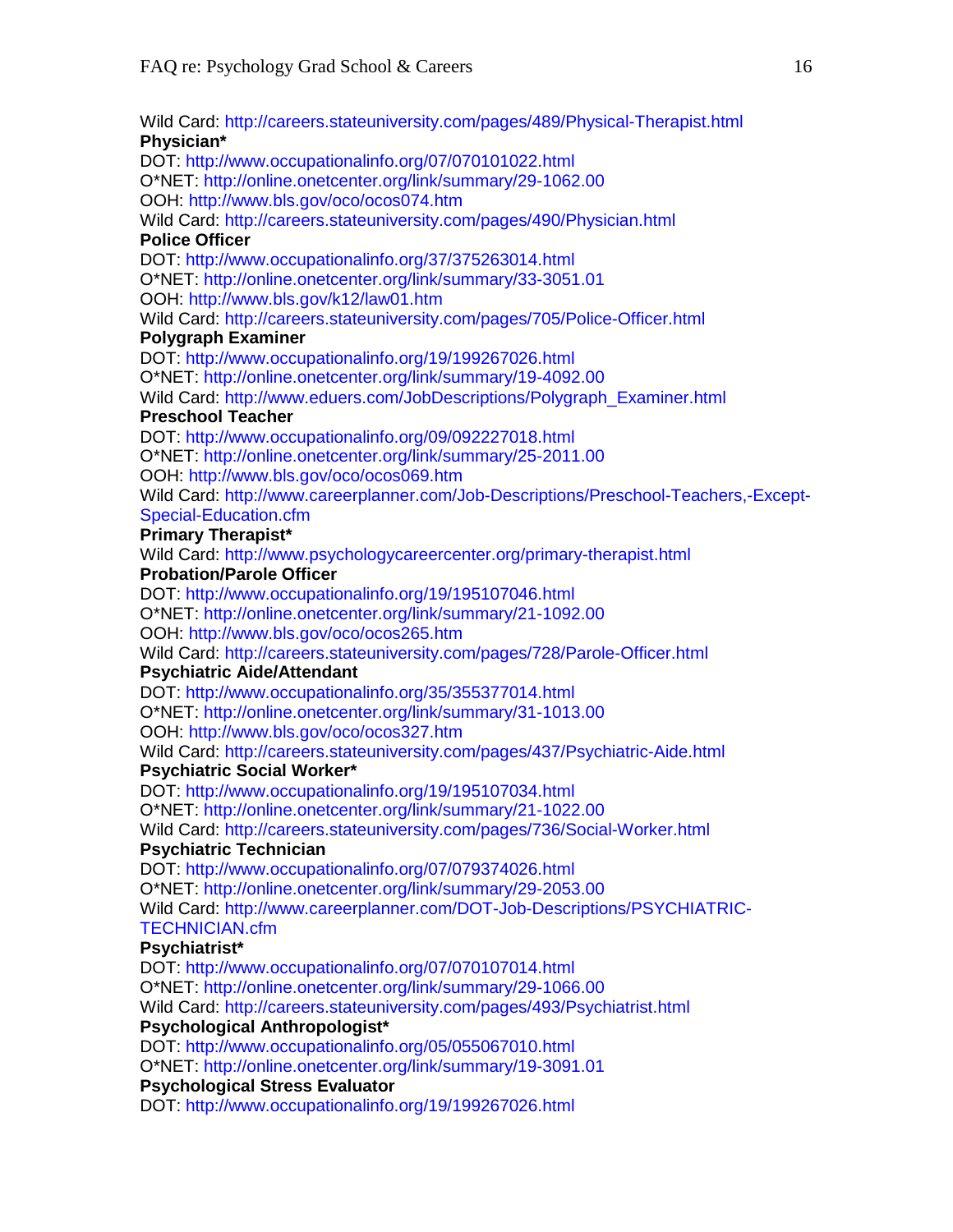O\*NET: http://online.onetcenter.org/link/summary/19-3039.00 **Psychometrist\***  DOT: http://www.occupationalinfo.org/04/045067018.html O\*NET: http://online.onetcenter.org/link/summary/19-3031.01 Wild Card: http://www.careerplanner.com/DOT-Job-Descriptions/PSYCHOMETRIST.cfm **Psychotherapist\***  Wild Card: http://www.psychologycareercenter.org/psychotherapist.html **Public Health Director**  DOT: http://www.occupationalinfo.org/07/079117014.html O\*NET: http://online.onetcenter.org/link/summary/11-9111.00 **Public Health Social Worker**  Wild Card: http://www.psychologycareercenter.org/public-health-social-worker.html Wild Card: http://educationportal.com/articles/Public\_Health\_Social\_Worker%3A\_Educational\_Requirements.html **Public Relations Representative**  DOT: http://www.occupationalinfo.org/16/165167014.html O\*NET: http://online.onetcenter.org/link/summary/27-3031.00 Wild Card: http://www.careerplanner.com/DOT-Job-Descriptions/PUBLIC-RELATIONS-REPRESENTATIVE.cfm **Purchasing Agent**  DOT: http://www.occupationalinfo.org/16/162157038.html O\*NET: http://online.onetcenter.org/link/summary/13-1023.00 OOH: http://www.bls.gov/oco/ocos023.htm Wild Card: https://www.careerplanner.com/DOT-Job-Descriptions/PURCHASING-AGENT.cfm **Real Estate Agent**  DOT: http://www.occupationalinfo.org/25/250357018.html O\*NET: http://online.onetcenter.org/link/summary/41-9022.00 OOH: http://www.bls.gov/oco/ocos120.htm **Recreation Leader**  DOT: http://www.occupationalinfo.org/19/195227014.html O\*NET: http://online.onetcenter.org/link/summary/39-9032.00 OOH: http://www.bls.gov/oco/ocos058.htm **Recreation Supervisor**  DOT: http://www.occupationalinfo.org/18/187167238.html O\*NET: http://online.onetcenter.org/link/summary/39-9032.00 **Recreational Therapist**  DOT: http://www.occupationalinfo.org/07/076124014.html O\*NET: http://online.onetcenter.org/link/summary/29-1125.00 OOH: http://www.bls.gov/oco/ocos082.htm Wild Card: http://www.careerplanner.com/Job-Descriptions/Recreational-Therapists.cfm **Rehabilitation Counselor**  Wild Card: http://www.psychologycareercenter.org/rehabilitation-counselor.html **Rehabilitation Psychologist\***  Wild Card: http://www.psychologycareercenter.org/rehabilitation-psychologist.html **Research Assistant**  DOT: http://www.occupationalinfo.org/19/199364014.html O\*NET: http://online.onetcenter.org/link/summary/19-4061.00 Wild Card: http://64.78.60.80/Job-Descriptions/Social-Science-Research-Assistants.cfm **Retail Salesperson** 

DOT: http://www.occupationalinfo.org/27/279357054.html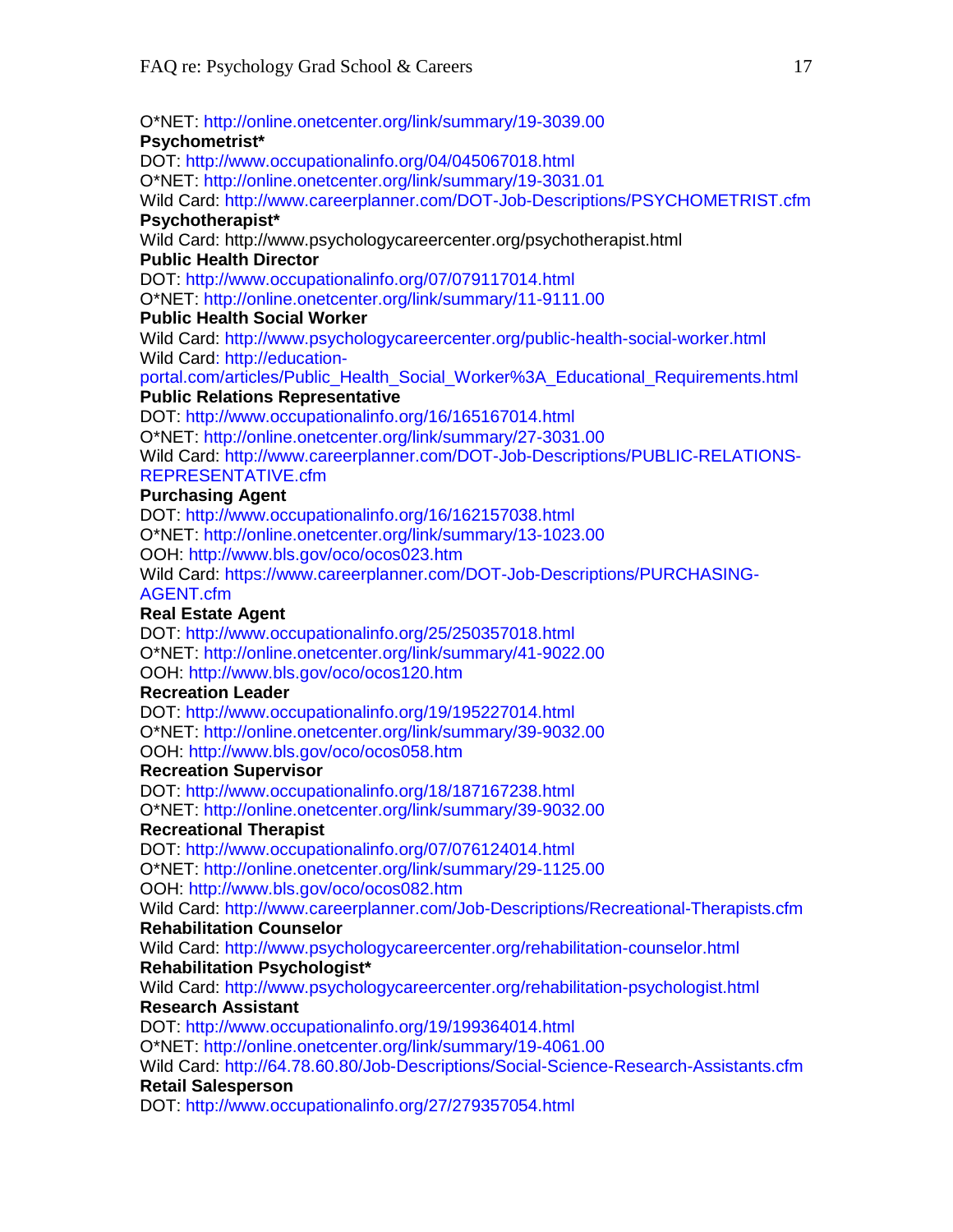O\*NET: http://online.onetcenter.org/link/summary/41-2031.00 OOH: http://www.bls.gov/oco/ocos121.htm Wild Card: http://www.careerplanner.com/Job-Descriptions/Retail-Salespersons.cfm **Sales Clerk**  DOT: http://www.occupationalinfo.org/29/290477014.html O\*NET: http://online.onetcenter.org/link/summary/41-2031.00 Wild Card: http://64.78.60.80/Job-Descriptions/Stock-Clerks,-Sales-Floor.cfm **School Psychologist\***  DOT: http://www.occupationalinfo.org/04/045107034.html O\*NET: http://online.onetcenter.org/link/summary/19-3031.01 OOH: http://www.bls.gov/oco/ocos056.htm Wild Card: http://www.psichi.org/Pubs/Articles/Article\_154.aspx Wild Card: http://www.ehow.com/way\_5291507\_job-description-school-psychologist.html **School Social Worker\***  DOT: http://www.occupationalinfo.org/19/195107038.html O\*NET: http://online.onetcenter.org/link/summary/21-1021.00 OOH: http://www.bls.gov/oco/ocos060.htm Wild Card: http://www.careerplanner.com/Job-Descriptions/Child,-Family,-and-School-Social-Workers.cfm **Social Group Worker**  DOT: http://www.occupationalinfo.org/19/195107022.html O\*NET: http://online.onetcenter.org/link/summary/21-1029.00 **Social Psychologist\***  DOT: http://www.occupationalinfo.org/04/045067014.html O\*NET: http://online.onetcenter.org/link/summary/19-3039.00 OOH: http://www.bls.gov/oco/ocos056.htm Wild Card: http://careers.stateuniversity.com/pages/494/Psychologist.html **Social Services Aide**  DOT: http://www.occupationalinfo.org/19/195367034.html O\*NET: http://online.onetcenter.org/link/summary/21-1093.00 OOH: http://www.bls.gov/oco/ocos059.htm Wild Card: http://www.healthjobsstarthere.com/resources/job/Social-and-Human-Service-Assistant.html **Speech Pathologist\***  DOT: http://www.occupationalinfo.org/07/076107010.html O\*NET: http://online.onetcenter.org/link/summary/29-1127.00 OOH: http://www.bls.gov/oco/ocos099.htm Wild Card: http://careerplanning.about.com/od/occupations/p/speech\_path.htm **Sport Psychologist\***  Wild Card: http://www.psychologycareercenter.org/sports-psychologist.html Wild Card: http://www.psichi.org/Pubs/Articles/Article\_646.aspx Wild Card: http://www.psichi.org/Pubs/Articles/Article\_849.aspx Wild Card: http://teachpsych.org/otrp/resources/finley03.pdf Wild Card: http://appliedsportpsych.org/ searchResults/showPage/p/id/454 **Substance Abuse Counselor**  DOT: http://www.occupationalinfo.org/04/045107058.html O\*NET: http://online.onetcenter.org/link/summary/21-1011.00 OOH: http://www.bls.gov/oco/ocos067.htm Wild Card: http://careers.stateuniversity.com/pages/438/Substance-Abuse-

#### Counselor.html

**Systems Analyst**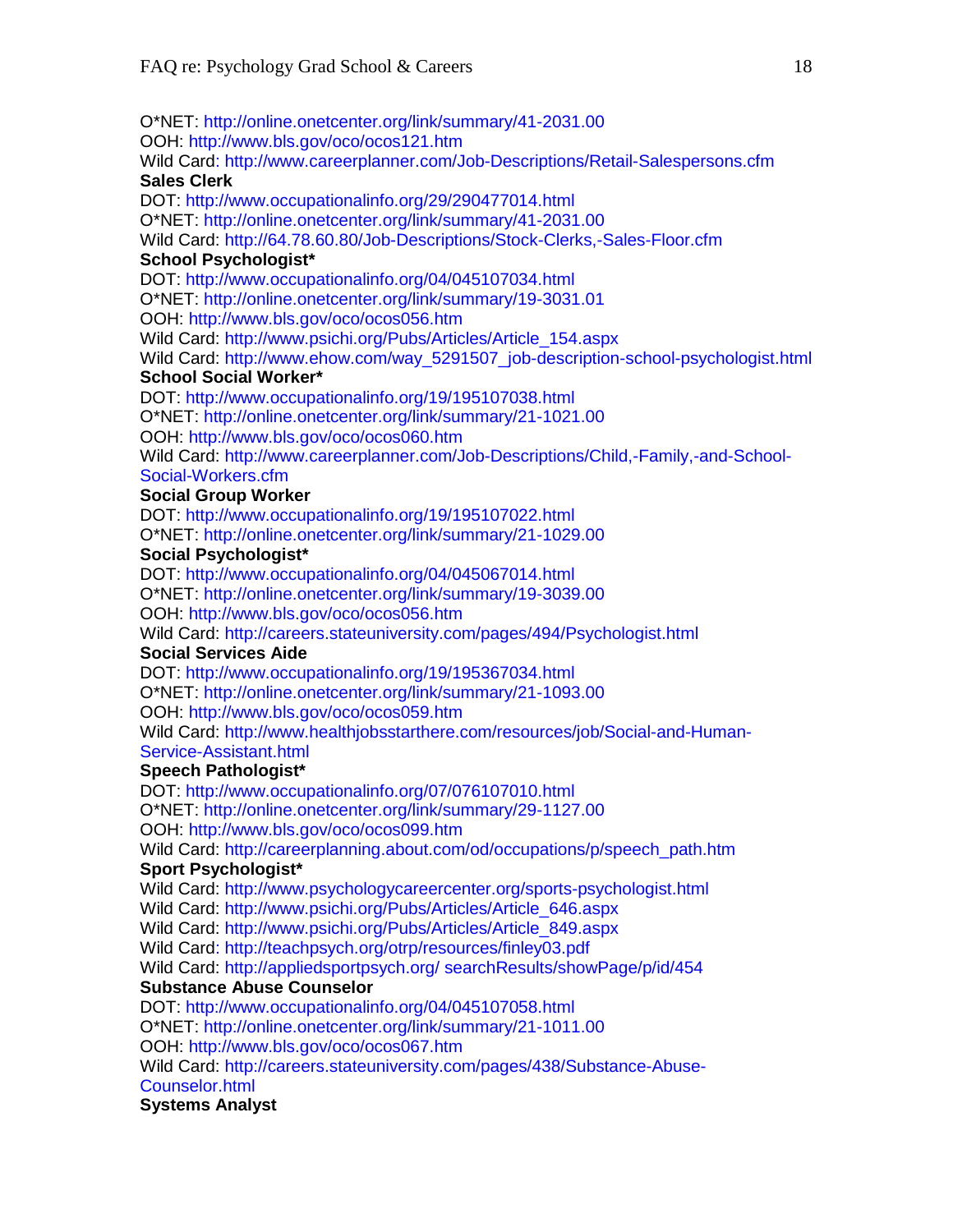DOT: http://www.occupationalinfo.org/03/030167014.html O\*NET: http://online.onetcenter.org/link/summary/15-1051.00 OOH: http://www.bls.gov/k12/computers06.htm Wild Card: http://www.hrvillage.com/hrjobdesc/SystemsAnalyst.htm **Teacher for the Emotionally Impaired**  DOT: http://www.occupationalinfo.org/09/094227010.html O\*NET: http://online.onetcenter.org/link/summary/25-2041.00 **Teacher for the Hearing Impaired**  DOT: http://www.occupationalinfo.org/09/094224010.html O\*NET: http://online.onetcenter.org/link/summary/25-2041.00 **Teacher for the Learning Disabled**  DOT: http://www.occupationalinfo.org/09/094227030.html O\*NET: http://online.onetcenter.org/link/summary/25-2041.00 **Teacher for the Mentally Impaired**  DOT: http://www.occupationalinfo.org/09/094227022.html O\*NET: http://online.onetcenter.org/link/summary/25-2041.00 **Teacher for the Visually Impaired**  DOT: http://www.occupationalinfo.org/09/094224018.html O\*NET: http://online.onetcenter.org/link/summary/25-2041.00 **Technical Writer**  DOT: http://www.occupationalinfo.org/13/131267026.html O\*NET: http://online.onetcenter.org/link/summary/27-3042.00 OOH: http://www.bls.gov/oco/ocos319.htm Wild Card: http://careers.stateuniversity.com/pages/139/Technical-Writer.html **Therapist for the Blind\***  DOT: http://www.occupationalinfo.org/07/076224014.html O\*NET: http://online.onetcenter.org/link/summary/29-1122.01 Wild Card: http://www.careerplanner.com/DOT-Job-Descriptions/ORIENTATION-AND-MOBILITY-THERAPIST-FOR-THE-BLIND.cfm **Veterans Contact Representative**  DOT: http://www.occupationalinfo.org/18/187167198.html O\*NET: http://online.onetcenter.org/link/summary/13-1199.00 Wild Card: http://www.jobaps.com/sbc/specs/CSPEC7590.asp **Veterinarian\***  DOT: http://www.occupationalinfo.org/07/073101010.html O\*NET: http://online.onetcenter.org/link/summary/29-1131.00 OOH: http://www.bls.gov/oco/ocos076.htm Wild Card: http://careers.stateuniversity.com/pages/77/Veterinarian.html **Veterans Counselor**  Wild Card: http://www.psychologycareercenter.org/veterans-counselor.html Wild Card: http://www.allpsychologycareers.com/career/veterans-counselor.html **Victims' Advocate**  Wild Card: http://www.psychologycareercenter.org/victims-advocate.html Wild Card: http://educationportal.com/articles/Victim\_Advocate\_Job\_Description\_and\_Information\_About\_Starting\_a\_Career\_i n\_Victim\_Advocacy.html **Vocational Rehabilitation Counselor\***  DOT: http://www.occupationalinfo.org/04/045107042.html O\*NET: http://online.onetcenter.org/link/summary/21-1012.00 **Vocational Training Teacher**  DOT: http://www.occupationalinfo.org/09/097221010.html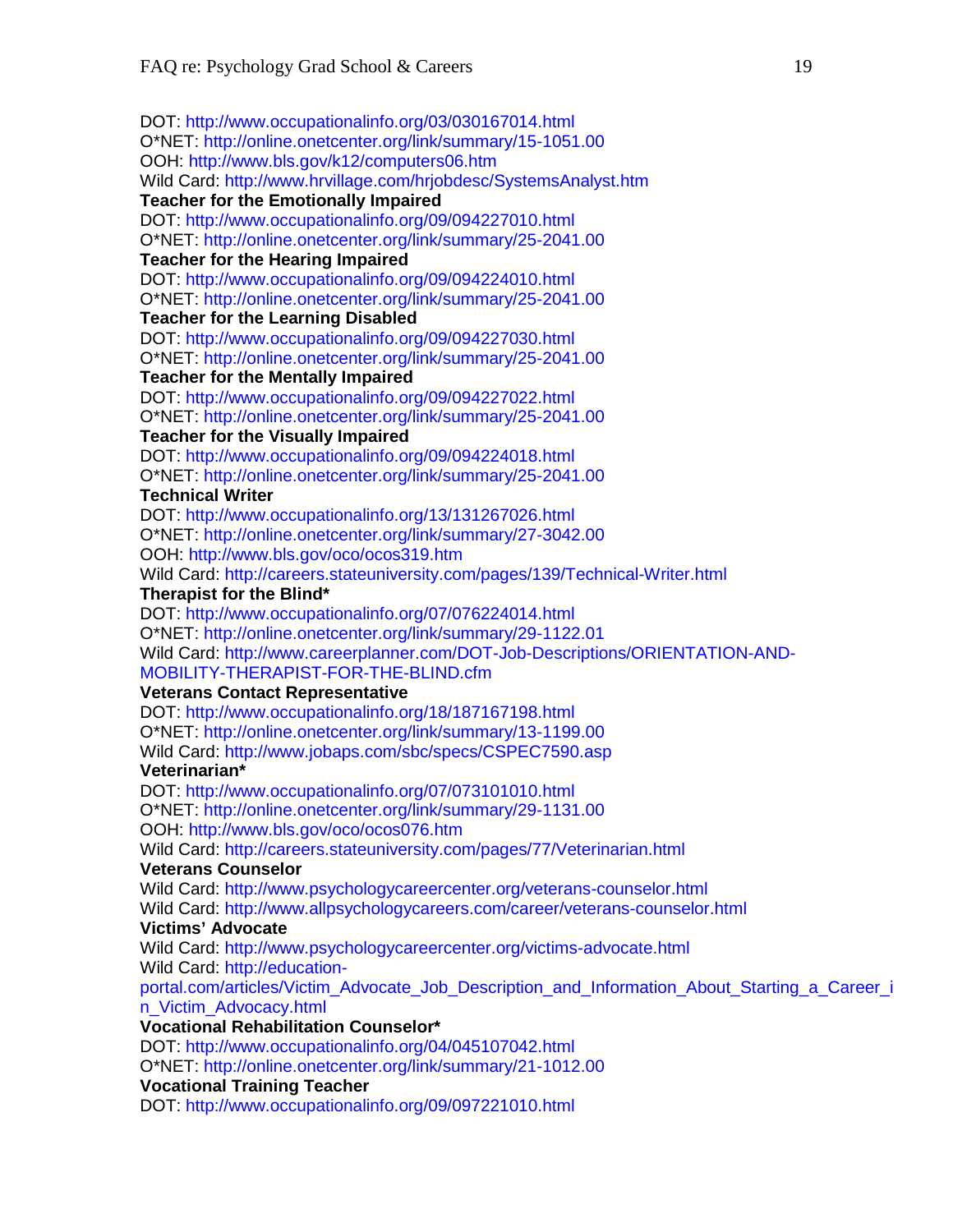FAQ re: Psychology Grad School & Careers 20 O\*NET: http://online.onetcenter.org/link/summary/25-1194.00 Wild Card: http://www.careerplanner.com/Job-Descriptions/Vocational-Education-Teachers,-Middle-School.cfm **Volunteer Coordinator**  DOT: http://www.occupationalinfo.org/18/187167022.html O\*NET: http://online.onetcenter.org/link/summary/11-9151.00 **Writer**  DOT: http://www.occupationalinfo.org/13/131067046.html O\*NET: http://online.onetcenter.org/link/summary/27-3043.00 OOH: http://www.bls.gov/oco/ocos320.htm

**Of course there are others, but these can get you started thinking about how to use your skills developed as a Psychology Major and apply them to careers that don't necessarily have "Psychologist" in their name/label.**

#### **Section 3: Jobs available in state and federal governments. How do I apply and compete for these positions?**

Government is big business. The federal and state governments are the country's largest employers of civilians. Federal employees hold hundreds of different kinds of jobs; most of the kinds of occupations found in private industry are found in the government too. Compensation is competitive. A variety of benefits—vacation and sick leave, injury compensation, group life insurance, health plans, and retirement programs—make Federal employment attractive, also. Similar benefits may be offered by state agencies.

**Federal Government:** The Federal Career Directory - A Guide for College Students (check for more recent editions in Career Services) describes a variety of Federal careers and jobs for college graduates. Among positions which are relevant to psychology majors with a B. A. degree are the following: psychology technician (e.g., in a VA hospital or research laboratory), correctional officer, employment assistant specialist, manpower development specialist, social science analyst, writer-editor (scientific and technical writing), and statistician (for candidates with a strong background in math and statistics plus courses in social sciences). Other professional and administrative jobs specify no particular major with the bachelor's degree.

To find more about these jobs and how to apply you should get in touch with the nearest Federal Job Information Center. At least one center is located in every state (a list of information centers for each state appears at the end of this section). Write, call, or preferably visit one of these centers located nearest to you or in the area in which you seek employment. These centers serve as a "one stop information service" for the prospective candidate, as they provide information about the job opportunities and vacancies, requirements and qualifications, and application and examination procedures. A variety of pamphlets is available from the information centers.

Most federal positions are filled on a competitive basis under the civil service merit system. You will receive a civil service rating on the basis of your education, experience, and performance on written examinations (if required for the particular job). If you meet the requirements for a particular job announcement, then your name will be put on a list of eligibles. Appointments to jobs may be made from within federal agencies (e.g., by promotion of an employee or by hiring a qualified employee from another federal agency). However, when a job is to be filled from a list of eligibles, appointments are made by choosing any one of three top ranked eligibles.

Some professional and administrative positions for college students require applicants to take the Professional and Administrative Career Examination (PACE). Satisfactory performance on the PACE plus suitable education and experience will qualify you for an appointment at the grade of GS-5 or GS-7.

To qualify for a professional job covered by the PACE you must meet certain education and/or experience requirements (in addition to scoring well on the parts of the exam which are relevant to the job you are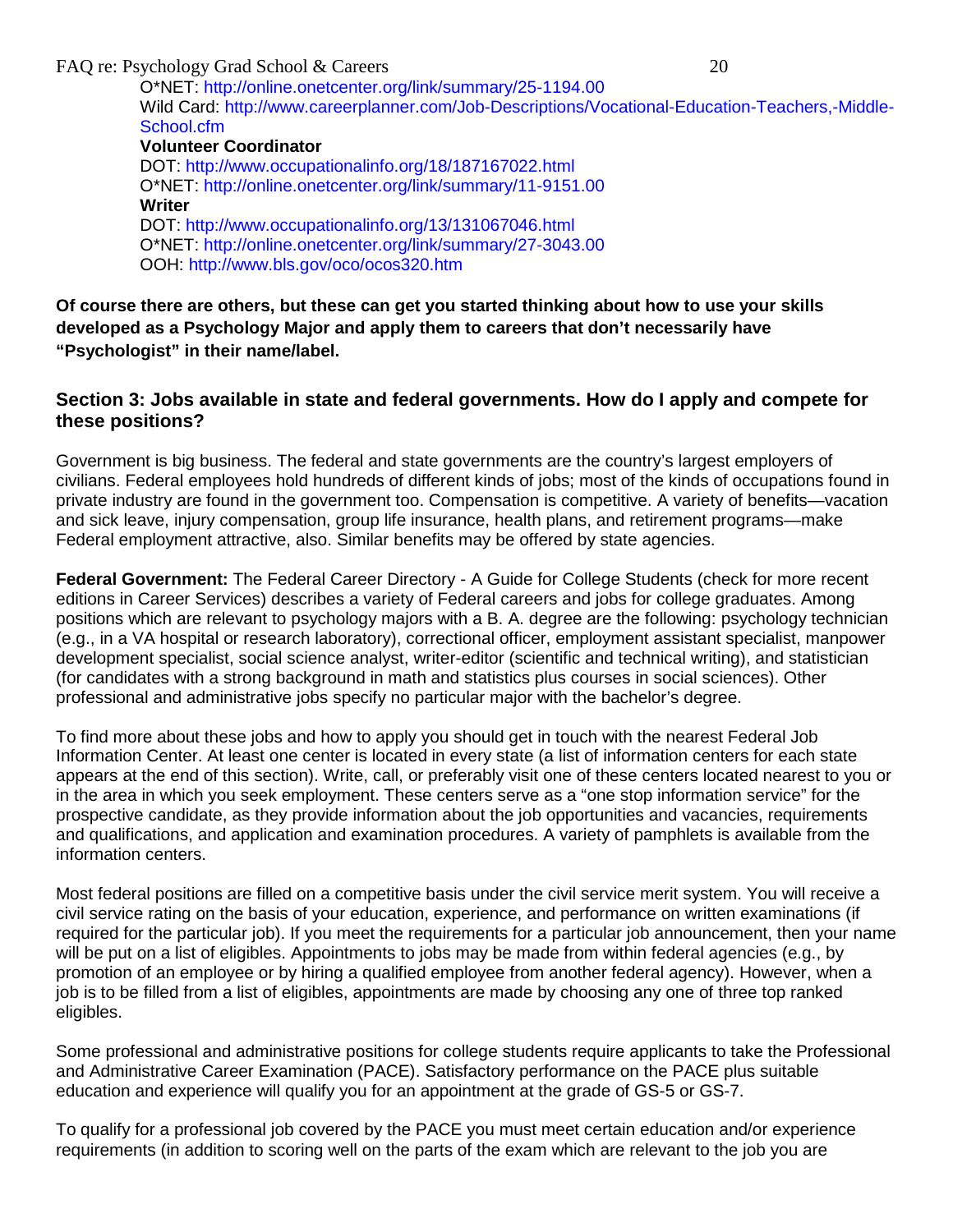seeking). The education and experience requirements for GS-5 positions are easily met; your bachelor's degree satisfies the requirement. For a GS-7 job the requirements can be satisfied in two ways, either by (a) having a bachelor's degree plus 1 year of graduate study, or 4 years of relevant experience, or (b) having a bachelor's degree, and earned rating of 90 or higher on the PACE and either a 2.9 GPA on a 4.0 scale for all undergraduate courses, or a rank in the upper third of your class, or membership in a recognized national honorary scholastic society (e.g., Psi Chi). As stated previously, selection for open positions is based upon your relative standing (ranking) among all applicants who qualify for the position.

Each position announcement will list other education, experience, and perceived characteristics that are important for applicants.

**State Government.** State government employment opportunities will vary from state to state. Merit or civil service systems are established in all states. Addresses for information and application appear below. You should write or call the appropriate agency or officer in your state for information. State job qualifications are similar to those adopted for Federal positions. Thus, education, experience, and examination performance will determine your merit rating for state jobs.

## **General Information**

**APA's Students Considering Careers in Psychology:** 

<http://www.apa.org/careers/index.aspx>

**APA's Nonacademic Careers for Scientific Psychologists** <http://www.apa.org/careers/resources/profiles/index.aspx>

**Pomona's Guide to Neuroscience Careers/Resources (use Opportunities and Resources links on left side of Neuroscience webpage):**

<http://www.pomona.edu/academics/departments/neuroscience/>

## **Career Planning & Information**

**Careers in Psychology** <http://www.psywww.com/careers/>

- See also this web site for "Careers in Psychology" Advice: <http://teachpsych.org/otrp/resources/index.php?category=Advising>
- Another helpful psychology careers website: [http://careersinpsychology.org](http://careersinpsychology.org/)

**Careers in Social Work** <https://www.socialworkers.org/students/default.asp> **Careers in School Psychology** <http://psychology.about.com/od/psychologycareerprofiles/p/schoopsych.htm>

**Information on Federal Service- Jobs & Internships with the Federal Government** <http://www.usajobs.gov/studentjobs/>

**A Day in the Life (job profiles) from Get that Gig.com** <http://www.getthatgig.com/> **Psych Ed Job Connect** [www.psyched.net](http://www.psyched.net/) **School Psychology Job Center** [www.schoolpsychology.net/p\\_jobs.html](http://www.schoolpsychology.net/p_jobs.html) **Social Service.com** [www.socialservice.com](http://www.socialservice.com/)

## **Graduate School**

See the links to *Psychology Graduate School Information: Answers to Frequently Asked Questions* and *Should I Go (Straight) to Graduate School in Psychology?* on the Psychology Department webpage for an in-depth discussion of what you need to do to prepare for graduate school as well as other URL's to get you to reliable sources.

### **Good Reference Book Available at CMC Career Center:**

• American Psychological Association (2012). *Graduate Study in Psychology, 2012 edition.* American Psychological Association, Washington, DC.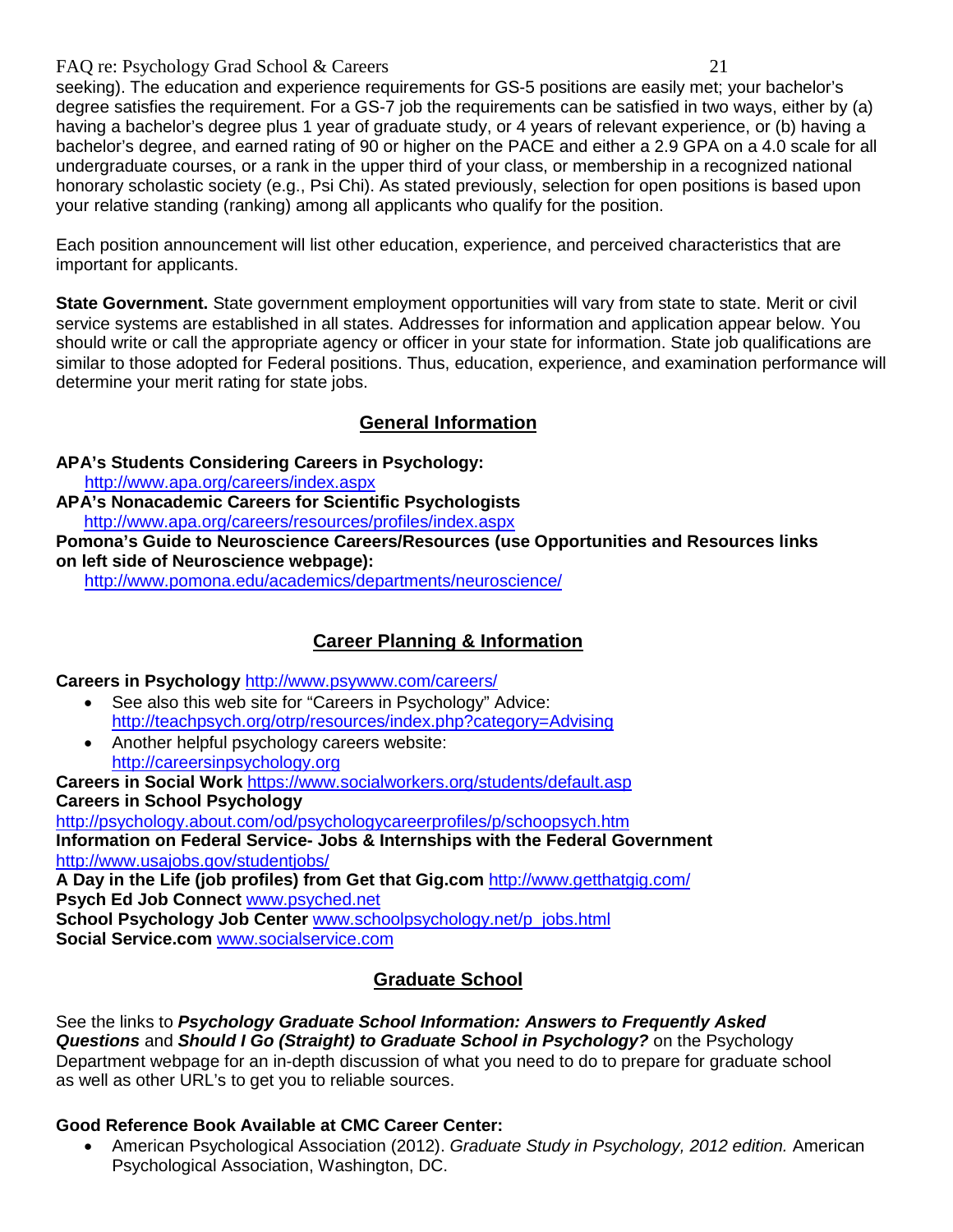## **Accredited Graduate Programs in Counseling (from CACREP)**

<http://www.cacrep.org/index.cfm/finding-a-cacrep-program>

**AmoebaWeb/Psychology on the Web** [www.vanguard.edu/faculty/ddegelman/amoebaweb](http://www.vanguard.edu/faculty/ddegelman/amoebaweb) **Social Psychology Network** [www.socialpsychology.org/career.htm](http://www.socialpsychology.org/career.htm)

## **Job Listings / Job Search**

## **Vault Guides**

<http://www.vault.com/wps/portal/usa>

- (Career Service Center Website>*Links*>VAULT>password, read instructions online)
- Although the Vault guides are not sorted by academic area, they are sorted by industry so we suggest you read the guides of the industries you are interested in to learn more about them

## **School Psychology Job Center**

[http://www.schoolpsychology.net/p\\_jobs.html](http://www.schoolpsychology.net/p_jobs.html) 

• List of school psychology jobs and internships

## **Psych Ed Job Connect**

<http://www.psyched.net/>

• More psychology related jobs

## **Social Service.com**

<http://www.socialservice.com/userlogin.cfm?cfid=760299&cftoken=3282807>

• Job search database of social service related jobs

## **Jobscience.com**

<http://www.jobpsychology.com/>

• Job search database for healthcare professionals

## **Federal Jobs**

- Official job site of United States Federal Government <http://www.usajobs.gov/studentjobs/>
- Jobs with the US Department Health and Human Services <http://www.dhhs.gov/jobs/index.html>
- US Department of Housing and Urban Development <http://www.hud.gov/jobs/index.cfm>
- The Corporation for National & Community Service (includes Americorp) <http://www.nationalservice.org/>
- National Institute of Health [http://nih.gov](http://nih.gov/) (see Pomona's Resources Site for the Job Site at the National Institute of Health)

## **Organizations and Associations**

## **American Psychological Association**

1200  $17^{th}$  St., NW Washington, DC 20036 [www.apa.org](http://www.apa.org/)

## **Association for Psychological Science**

<http://www.psychologicalscience.org/>

#### **American Counseling Association** <http://www.counseling.org/>

## **National Association of Social Workers**